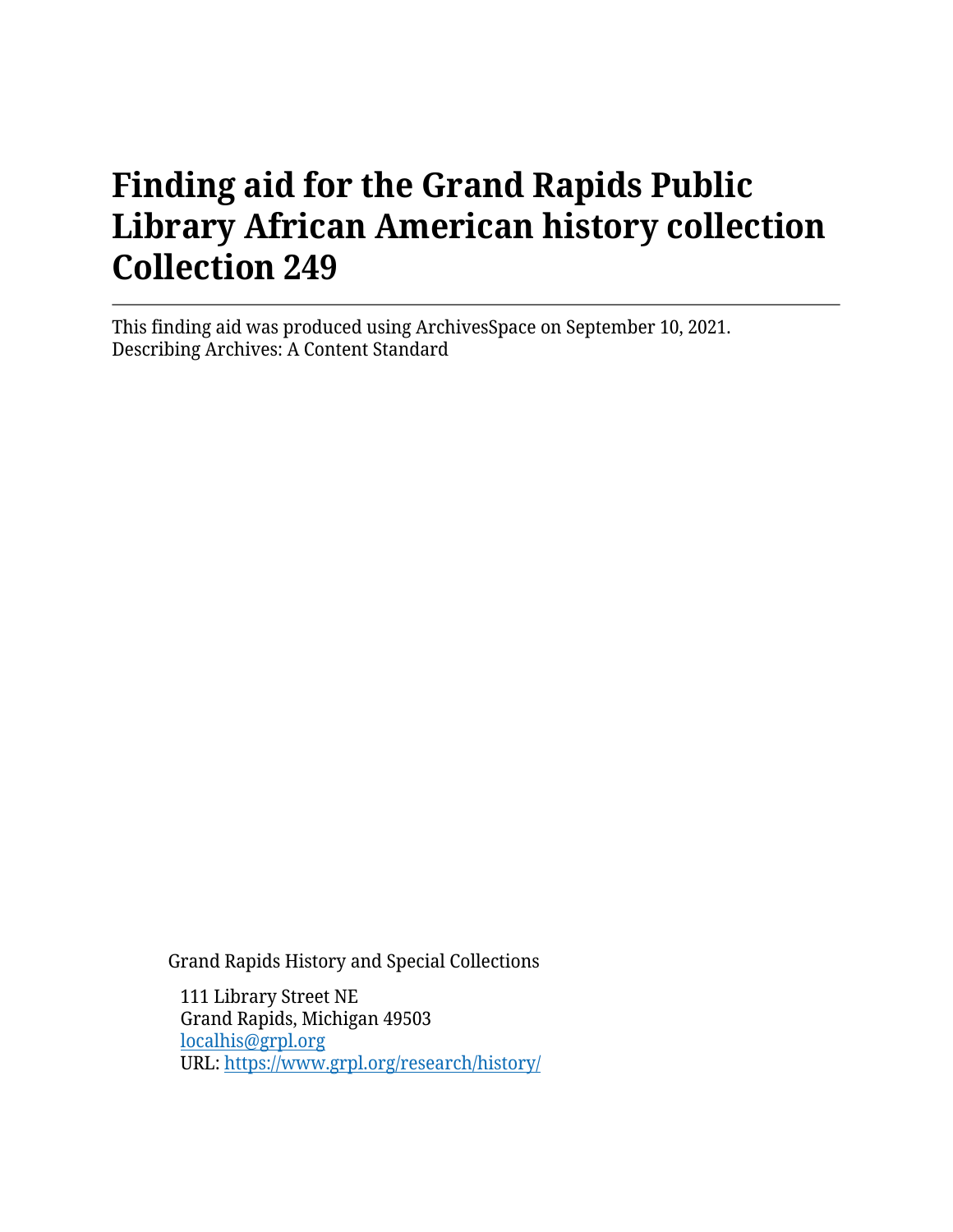# <span id="page-1-0"></span>**Table of Contents**

| Series V. Biographical Files, including individual entries for "Giants", where available.  13 |  |
|-----------------------------------------------------------------------------------------------|--|
|                                                                                               |  |
|                                                                                               |  |
|                                                                                               |  |
|                                                                                               |  |
|                                                                                               |  |
|                                                                                               |  |
|                                                                                               |  |
|                                                                                               |  |
|                                                                                               |  |
|                                                                                               |  |
|                                                                                               |  |
|                                                                                               |  |
|                                                                                               |  |
|                                                                                               |  |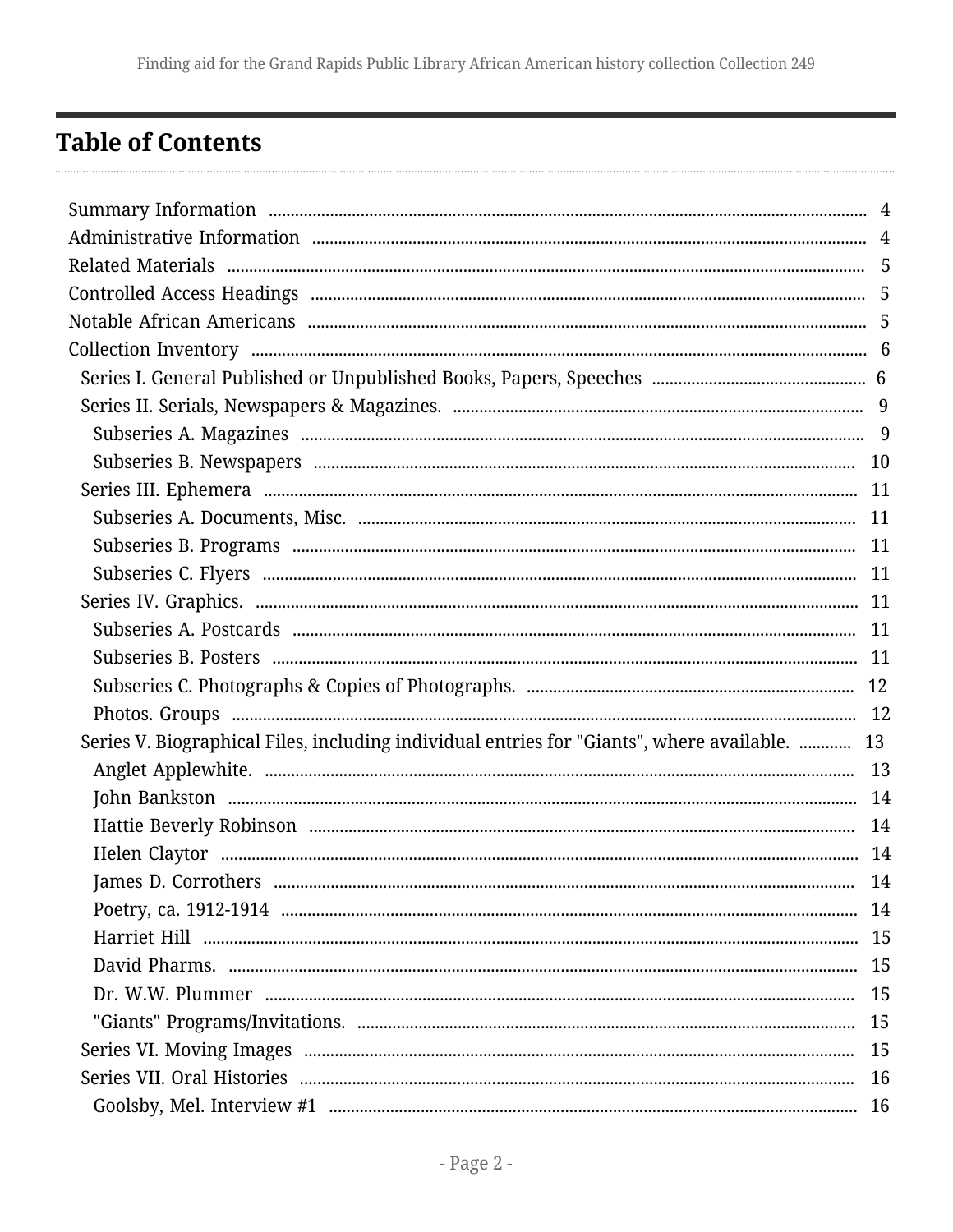| Appendix: Index to African American images, found in other GRPL Archival Collections ……… 16 |  |
|---------------------------------------------------------------------------------------------|--|
|                                                                                             |  |
|                                                                                             |  |
|                                                                                             |  |
|                                                                                             |  |
|                                                                                             |  |
|                                                                                             |  |
|                                                                                             |  |
|                                                                                             |  |
|                                                                                             |  |
|                                                                                             |  |
| Making a Difference: Outstanding Women in Grand Rapids History Exhibit 264  19              |  |
| Grand Rapids Press Collection at the Grand Rapids Public Library Collection 297  19         |  |
|                                                                                             |  |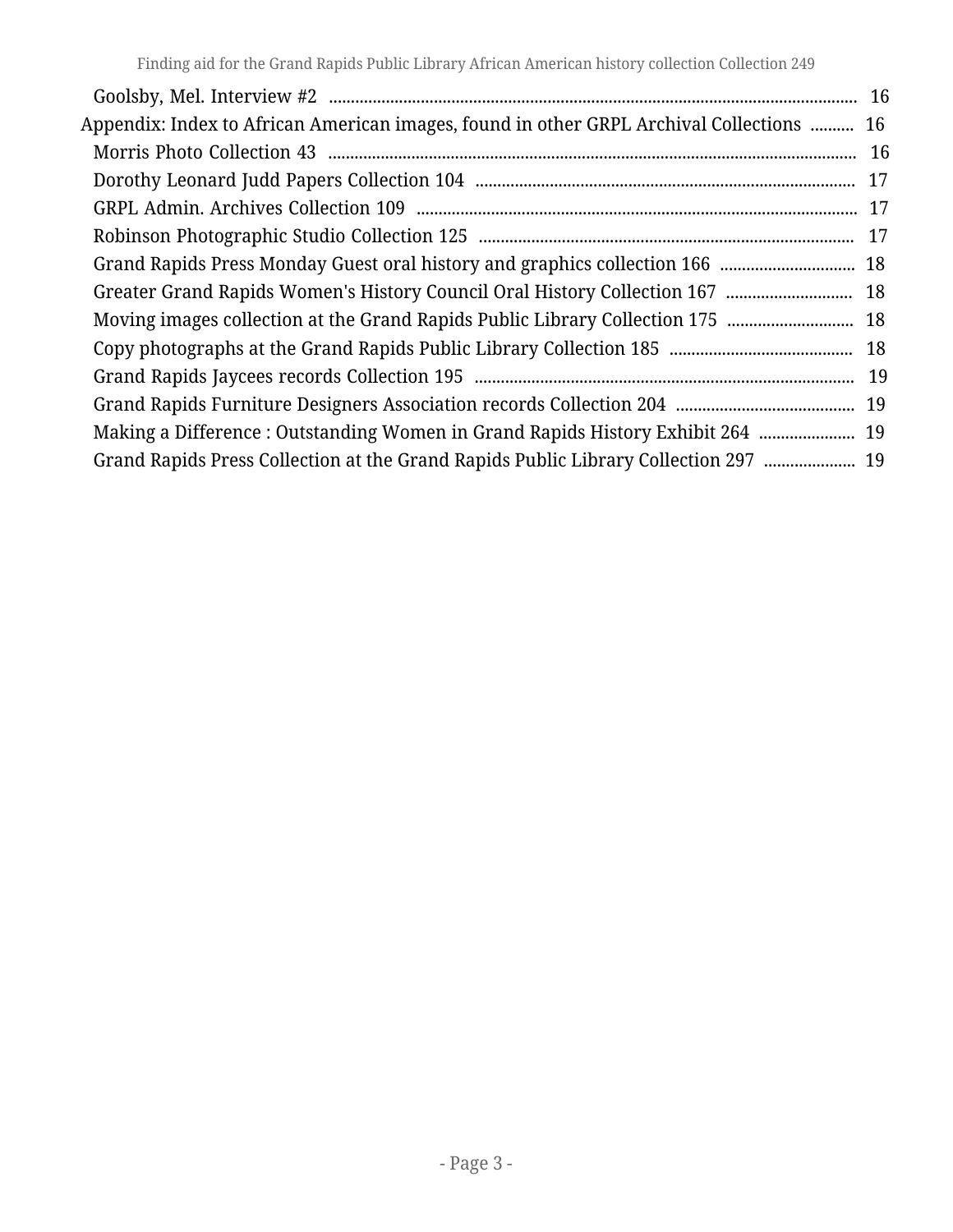# <span id="page-3-0"></span>**Summary Information**

| <b>Repository:</b>                                              | Grand Rapids History and Special Collections                                                                                                                                                                                                                                                                                                                                                                                                                         |
|-----------------------------------------------------------------|----------------------------------------------------------------------------------------------------------------------------------------------------------------------------------------------------------------------------------------------------------------------------------------------------------------------------------------------------------------------------------------------------------------------------------------------------------------------|
| Title:                                                          | Grand Rapids Public Library African American history collection                                                                                                                                                                                                                                                                                                                                                                                                      |
| ID:                                                             | Collection 249                                                                                                                                                                                                                                                                                                                                                                                                                                                       |
| <b>ID</b> [Archivists<br><b>Toolkit</b><br>Database::RESOURCE]: | 256                                                                                                                                                                                                                                                                                                                                                                                                                                                                  |
| Date:                                                           | no date                                                                                                                                                                                                                                                                                                                                                                                                                                                              |
| <b>Physical</b><br>Description:                                 | 3.9 Linear Feet 10 boxes                                                                                                                                                                                                                                                                                                                                                                                                                                             |
| Language of the<br><b>Material:</b>                             | English.                                                                                                                                                                                                                                                                                                                                                                                                                                                             |
| Abstract:                                                       | The Grand Rapids Public Library African American history<br>collection is a devised collection designed to make a place<br>for various found information and small accessions of items<br>documenting African Americans in Grand Rapids and Michigan.<br>The collection also contains general reference publications<br>relating to slavery. The finding aid also references known<br>African American resources elsewhere in the GRPL local history<br>collections. |

**^** [Return to Table of Contents](#page-1-0)

# <span id="page-3-1"></span>**Administrative Information**

### **Publication Statement**

Grand Rapids History and Special Collections

111 Library Street NE Grand Rapids, Michigan 49503 [localhis@grpl.org](mailto:localhis@grpl.org) URL:<https://www.grpl.org/research/history/>

#### **^** [Return to Table of Contents](#page-1-0)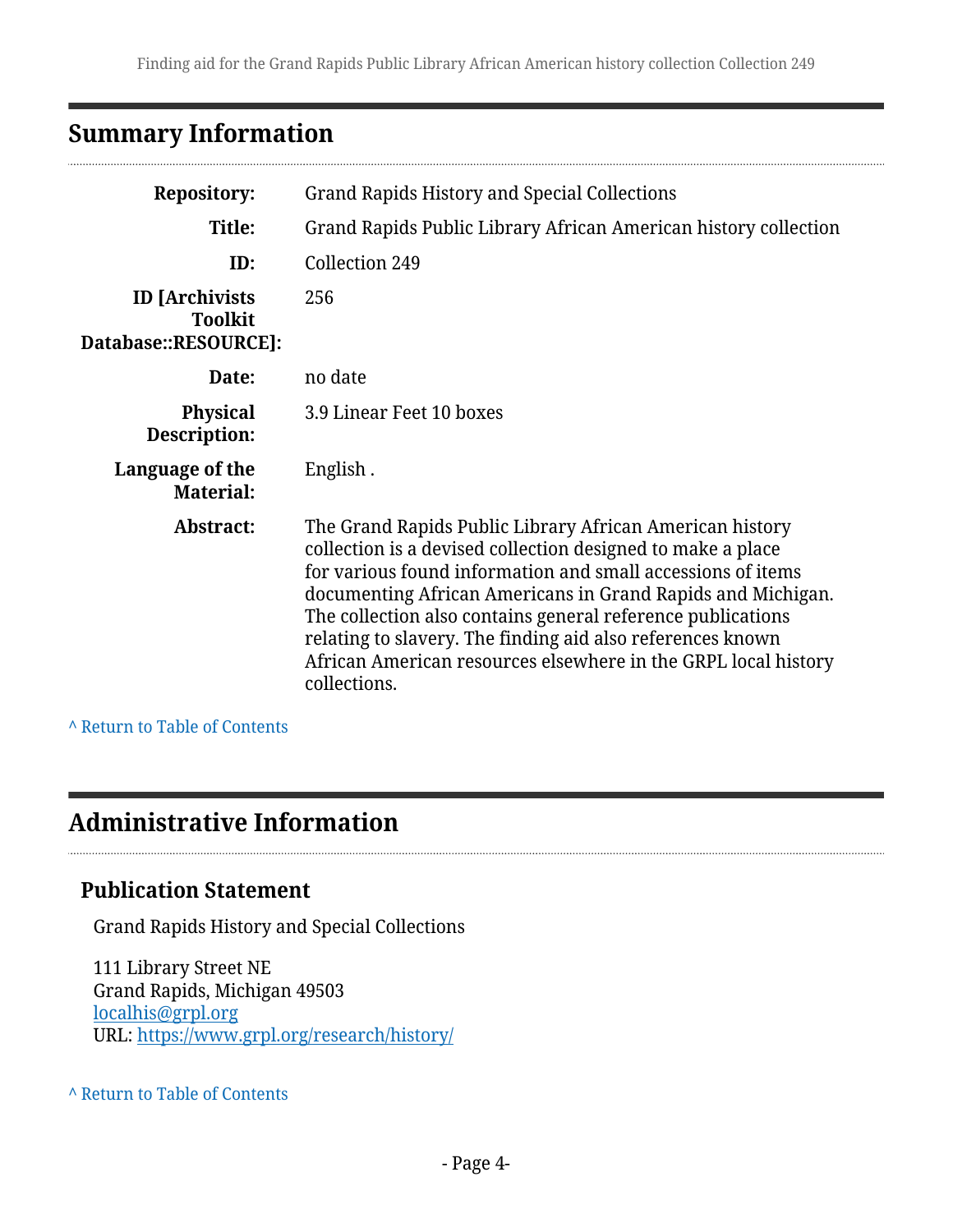# <span id="page-4-0"></span>**Related Materials**

# **Related Materials**

A notebook of copies of photographs from the various GRPL archival collections, prepared by departmental staff member Ruth Van Stee, provides quick and handy access to images of African Americans in the GRPL archival collections. Some of these images are listed below. Several others can be found in the two most heavily used image collections, Coll. 054, GRPL Photographs Collection, and Coll. 125, Robinson Studio Photographs.

Coll. 290. GRPL African American Newspaper Clippings Collection : Bajema. See the Index on the GRPL website.

Some GRPL archival collections focusing on African Americans are:

Coll. 006 Paul Phillips Coll. 049 William Glenn Coll. 071 Massey Family Photos Coll. 113 Black History Exhibit Collection Coll. 183 James Craig Coll. 251 African American Baseball Coll. 269 Paul Collins Coll. 281 GRPL Michigan History. Underground Railroad Coll. 294 Lyman Parks Coll. 308 Helen Jackson Claytor Civil Rights Collection

**^** [Return to Table of Contents](#page-1-0)

# <span id="page-4-1"></span>**Controlled Access Headings**

- African Americans -- Michigan -- Grand Rapids
- Grand Rapids (Mich.) -- History

# <span id="page-4-2"></span>**Notable African Americans**

Some names of Notable African Americans from the Grand Rapids/Kent County Area

Isaac Edward Bailey

Hattie Beverly (Robinson)

William Randolph Brown, Artist and poet

Henri Browne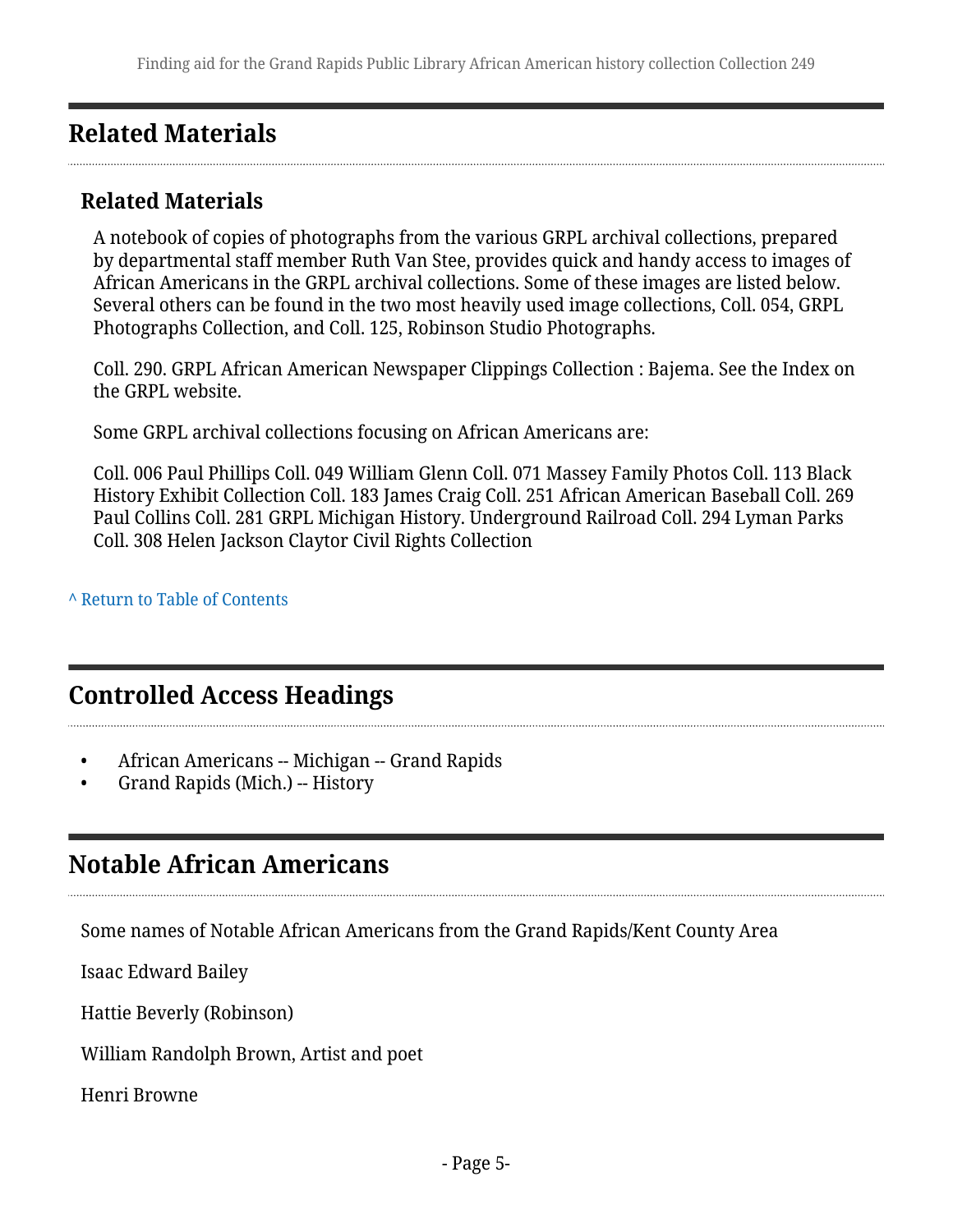#### E.S. Browning

#### Emmet Bolden

Walter Coe. Coll. 125 Herald negatives + GR Athletics Baseball, Coll. 251 + 1st African American Police Captain for Grand Rapids, see Portrait and Biography file.

Emma Cole Glenn, mother of William Glenn … See Coll. 049.

William Glenn, See Coll. 049.

Hazel Grant

Eugene Hardy

Dr. W.H. Jordan

John T. Letts

Edmund Mabin

Rev. A.P. Miller

Lyman Parks

Enoch Pettiford

Paul Philips

Messiah Baptist Church

St. Philip's Church

**^** [Return to Table of Contents](#page-1-0)

# <span id="page-5-0"></span>**Collection Inventory**

### <span id="page-5-1"></span>**Series I. General Published or Unpublished Books, Papers, Speeches**

Language of the Material: English.

| <b>Title/Description</b>                                                                                                                                          | <b>Instances</b> |          |
|-------------------------------------------------------------------------------------------------------------------------------------------------------------------|------------------|----------|
| African American in the Furniture City : the struggle for<br>civil rights in Grand Rapids / Randal Maurice Jelks. Urbana,<br>Il. : Univ. of Illinois Press, 2006. | Box 1            | Folder 1 |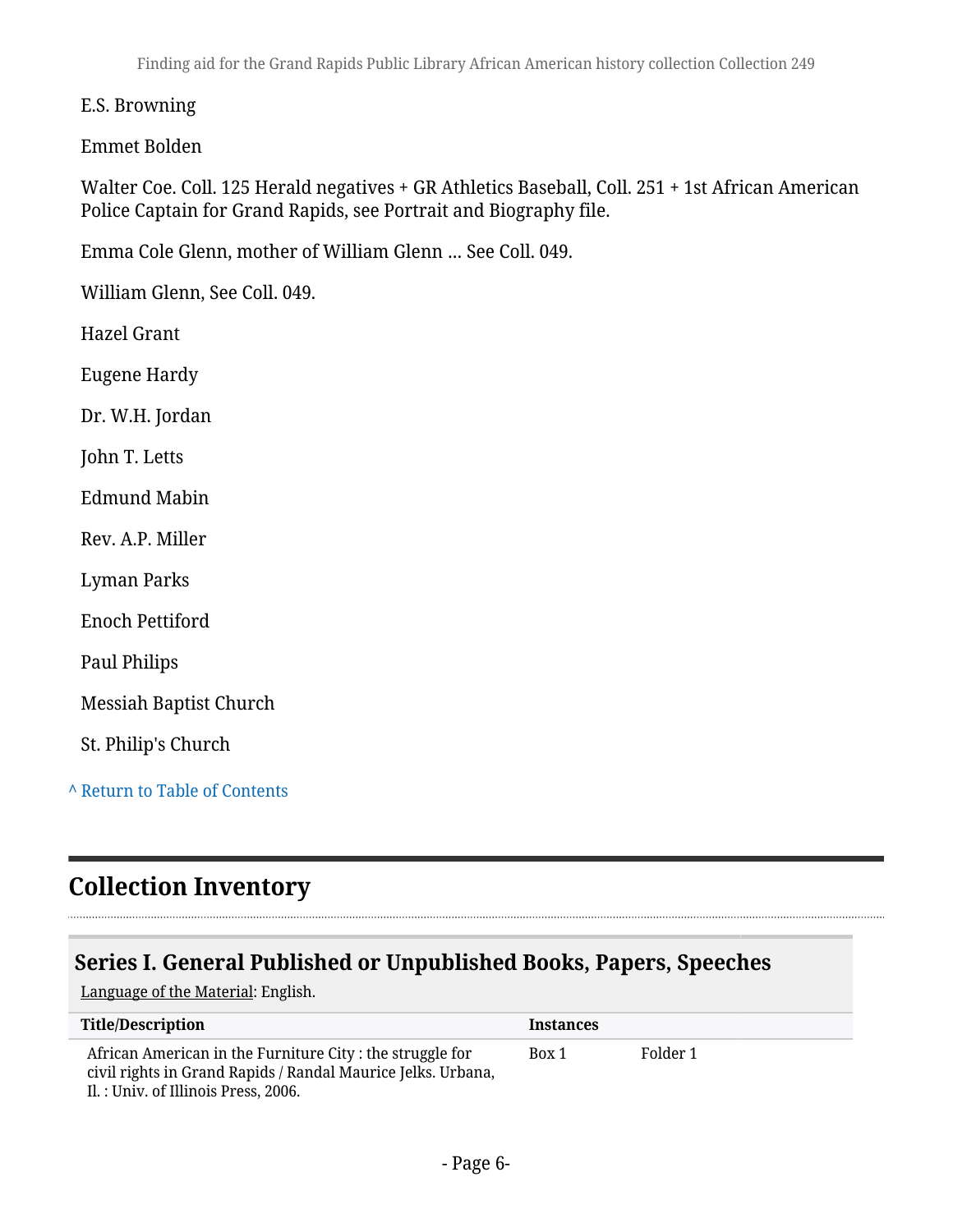#### **General**

This copy is an unedited advance copy that is accompanied by Univ. of Illinois Press Prepublication Flyer.

| African American in the Furniture City: the struggle for<br>civil rights in Grand Rapids / Randal Maurice Jelks. Urbana,<br>Il.: Univ. of Illinois Press, 2006. Copy 2. P2006.018.                                                                                             | Box 1 | Folder 2            |
|--------------------------------------------------------------------------------------------------------------------------------------------------------------------------------------------------------------------------------------------------------------------------------|-------|---------------------|
| Bogus Democracy Examined and Exposed. Speech of Hon.<br>D.C. Leach, of Michigan, Mar. 14, 1860. House. Slavery.<br>Bound with Waldron Speech "Modern Democracy."<br>Formerly M326.L46. 00.[1490].1                                                                             | Box 1 | Folder 4            |
| De Facto Segregation in Grand Rapids, Michigan : a Study of<br>Segregation in Housing, 1940-1960 / Antony F. Weits, Calvin<br>College. Student Paper for History 400. May 1973. Formerly<br>M301.54.W439d. 00.[2859].1                                                         | Box 1 | Folder 4.5          |
| Fifty Years in Slavery in the United States / Harry Smith.<br>G.R.: West Michigan Printing Co., 1891. Formerly<br>M326.973.Sm58f. 00.[1488].1                                                                                                                                  | Box 1 | Folder 5            |
| Free Negro Owners of Slaves in the United States in 1830,<br>together with Absentee Ownership of Slaves in the U.S.<br>in 1830 / Carter G. Woodson. Washington, D.C. : Assoc.<br>for the Study of Negro Life and History, 1924. Formerly<br>R929.373.W868fo. 00.[0926].1.      | Box 1 | Folder <sub>6</sub> |
| Grand Rapids Council of Social Agencies. Letter to The<br>Federal Council of the Churches of Christ in America:<br>Department of Race Relations. 1945. 2007.035                                                                                                                | Box 2 | Folder 12           |
| Integration : a school program in the Campau Area : report<br>to the Board of Education, the staff and the community /<br>by the Campau School Committee. Interracial Committee,<br>Council of Society Agencies of Grand Rapids & Kent County,<br>Mich. Apr. 1953. 00.[3294].1 | Box 1 | Folder 7            |
| <b>Biographical / Historical</b>                                                                                                                                                                                                                                               |       |                     |
| Committee members: Mrs. Wadsworth Bissell; Dr.<br>Donald H. Bouma; Msgr. Arthur F. Bukowski; Miss<br>Loney O. Clinton; Mrs. Herman L. Coburn, Chairman;<br>Douglas W. Hillman; Thomas H.E. Quimby; Rev. C.C.<br>Nobles; Rev. H.C. Toliver.                                     |       |                     |
| Leaven for Doughfaces, or Threescore and Ten Parables<br>Touching Slavery / by a former resident of the South [Darius<br>Lyman, jr. Cincinnati : Bangs & Co., 1856. Reference material<br>only.                                                                                | Box 1 | Folder <sub>8</sub> |
| General                                                                                                                                                                                                                                                                        |       |                     |
| See an original copy of this 1856 pre-Civil War book<br>on slavery, located with the GRPL Local History<br>book, at M326.L98. This title has been called both                                                                                                                  |       |                     |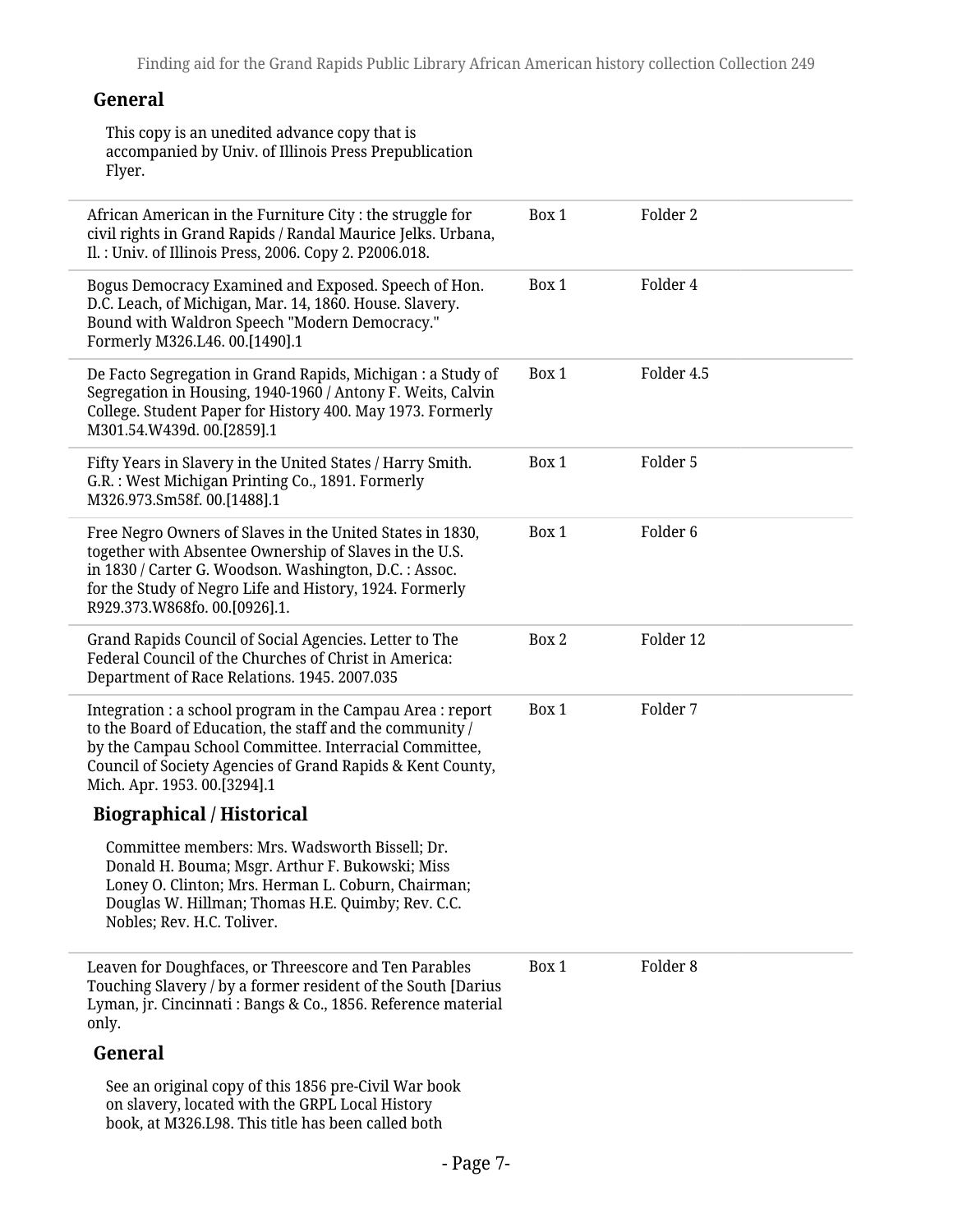| "important" and "controversial", by various Web<br>sources. It is available as an E-book, at more than one<br>location. See the Making of American Books copy of<br>this title, provided by the Univ. of Michigan., using the<br>information sheet in this folder. 00.[4000].1-2                                |       |                     |
|-----------------------------------------------------------------------------------------------------------------------------------------------------------------------------------------------------------------------------------------------------------------------------------------------------------------|-------|---------------------|
| Modern Democracy : against the Union, the Constitution,<br>the Policy of our Fathers, and the Rights of Free Labor:<br>Speech of Hon. Henry Waldron, of Michigan, Apr. 26, 1860.<br>Formerly M326.L46. Bound with Leach Speech "Bogus<br>Democracy" 00.[1491].1                                                 | Box 1 | Folder 4            |
| The Negro of Grand Rapids / [by the Rev. S. Henri Browne]<br>Apr. 6, 1913. Formerly MKG326.B81. c. 1. 7 typed sheets,<br>with handwritten annotations. Accompanied by clipping:<br>"Negroes Played Big Roles in U.S. History" / by Neil Munro.<br>GR Press, Feb. 13, 1966 00.[975].1                            | Box 2 | Folder 1            |
| The Negro of Grand Rapids / [by the Rev. S. Henri Browne]<br>Apr. 6, 1913. Formerly MKG326.B81. c. 2. Photocopied usage<br>copy in brown binder 00.[975].1                                                                                                                                                      | Box 2 | Folder 2            |
| The Negro in Grand Rapids, 1840-1956 / research by Paul<br>Phillips, G.R. Urban League. Formerly M301.451.P545n. 00.<br>$[2535]$ .1                                                                                                                                                                             | Box 2 | Folder 3            |
| Pathways to Michigan's Black Heritage / Bureau of History,<br>Michigan Dept. of State. C. 1988. Inscribed by Mary ?, 2/88.<br>00.[2031].4                                                                                                                                                                       | Box 2 | Folder 4            |
| A Plea for Emigration or, Notes of Canada West, in its moral,<br>social and political aspects: with suggestions respecting<br>Mexico, West Indies, and Vancouver's Island, for the<br>Information of Colored Emigrants / Mary A. Shadd. Detroit :<br>George W. Pattison, 1852. Formerly M917.1.Sh12. 00.[925].1 | Box 2 | Folder 5            |
| <b>General</b>                                                                                                                                                                                                                                                                                                  |       |                     |
| Includes folded map at front: Map of the Grebo<br>Country, Cape Palmas, West Africa, 1841.                                                                                                                                                                                                                      |       |                     |
| Racial discrimination [discrimination] in Northern Cities :<br>the land tract sale in Grand Rapids to four Afro-American<br>and the reaction to the sale, 1962-1963 / by Kevin W. Cato,<br>history 395W. Professor E. Vankley, May 10, 1995. [student<br>paper]. 00.[2031].6                                    | Box 2 | Folder <sub>6</sub> |
| Rowing, Not Drifting : the Grand Rapids Study Club,<br>1904-1964 / Mary Ruth Elder. Dec. 1994. Prof. E. Van Kley.<br>[student paper]. 00.[2031].5                                                                                                                                                               | Box 2 | Folder 7            |
| Selected Information on the Negro Population in Grand<br>Rapids Schools / by Hillary Bissell. Mar. 1, 1956 00.[3291].1                                                                                                                                                                                          | Box 2 | Folder <sub>8</sub> |
| The Shame of Grand Rapids / Common Sense. Aug. 14, 1967.<br>"The Crisis, number XVII (17). Includes a map labeled for<br>white & Ghetto areas. Formerly M301.364.C737.00.[2857].1                                                                                                                               | Box 2 | Folder 8.5          |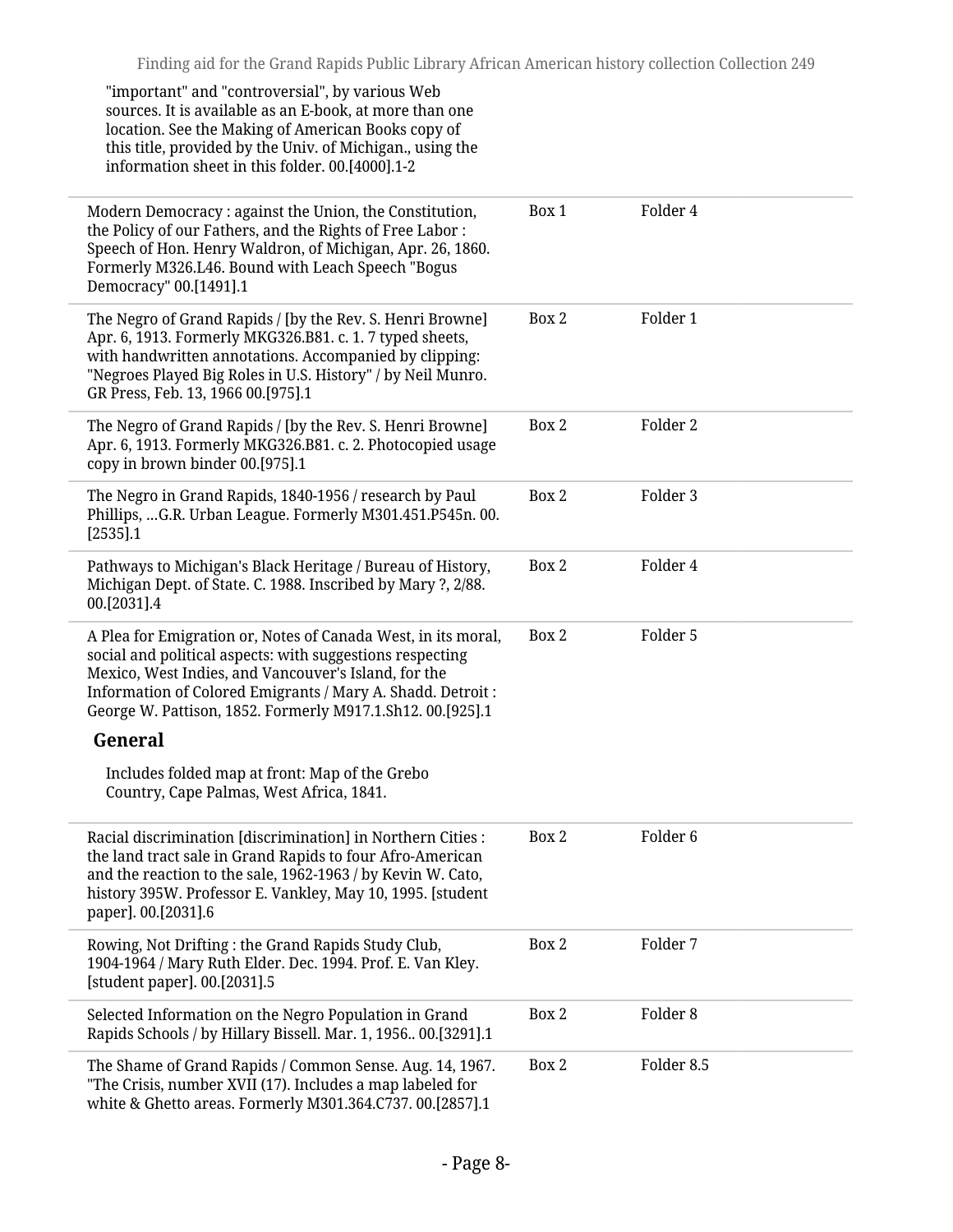| Slavery in the Territories : Speech of Hon. Edmund B.<br>Fairfield of Hillsdale. Senate of Michigan. Jan. 24, 1857.<br>Formerly M326.F16.00.[1489].1.                                                                                                                        | Box 2 | Folder 9    |
|------------------------------------------------------------------------------------------------------------------------------------------------------------------------------------------------------------------------------------------------------------------------------|-------|-------------|
| A Study of Housing in Selected Areas of Grand Rapids /<br>Edward A. King, Director, Community Services; Grand<br>Rapids Urban League, Brough Community Association,<br>August, 1952. Formerly MKG711.13.G762. 00.[2873].1.                                                   | Box 2 | Folder 9.5  |
| Women of the Ku Klux Klan Correspondence, 1931-5-16<br>Letter to Mrs. Mable Halstead from Mary J. Bishop "Realm<br>commander." Letter was purchased from Abes Books.The<br>women of the Ku Klux Klan claimed Grand Rapids, Mich as<br>their headquarters for a brief period. | Box 2 | Folder 13   |
| Survey of Employment, Training and Placement patterns<br>in Grand Rapids / Michigan Fair Employment Practices<br>Commission. Robert Greene, Jerry Coomes, Sept. 1956.<br>Formerly MKG331.1.M582 00.[3097].1.                                                                 | Box 2 | Folder 9.75 |
| General                                                                                                                                                                                                                                                                      |       |             |
| Accompanied by a newspaper clipping: Drop Outs<br>from High School also Hamper Job Changes, which<br>references the survey. Source unknown. Includes<br>information on the lack of opportunities for "Negroes."                                                              |       |             |
| Taps or Reveille ? / by Snow F. Grigsby. 1956. [Segregation;<br>African Americans; negros] Has section on Michigan. 00.<br>[3963] .1                                                                                                                                         | Box 2 | Folder 10   |
| We Honor Them: African American Women's Club &<br>Organization Endeavors in Grand Rapids, V. 1 / compiled &<br>written by Mary A. Edmond. [1977] 00.[2031].10                                                                                                                | Box 2 | Folder 11   |
| Your Turn! African American Women of Kalamazoo by<br>Sonya Bernard-Hollins, 2020                                                                                                                                                                                             | Box 2 | Folder 14   |
| A Return to Table of Contents                                                                                                                                                                                                                                                |       |             |

# <span id="page-8-0"></span>**Series II. Serials, Newspapers & Magazines.**

# <span id="page-8-1"></span>**Subseries A. Magazines**

| <b>Title/Description</b>                                                                                                                                                                                         | <b>Instances</b> |
|------------------------------------------------------------------------------------------------------------------------------------------------------------------------------------------------------------------|------------------|
| Crisis Paper No. 18. Sept. 1967. Tale of Two Cities : the<br>Shame of Battle Creek  The Shame of Grand Rapids.<br>Benjamin F. Smith, publisher & editor. [1967]. Has printed<br>facsimile documents. 00.[2031].3 | Box 2.5          |
| Faces in Places Feb, Mar, June, July 1957 & v. 2, no. 1,<br>Jan.1958 [serial, 1986.099] Photocopies only. RE Idlewild.                                                                                           | <b>Box 2.5</b>   |
| <b>Related Materials:</b>                                                                                                                                                                                        |                  |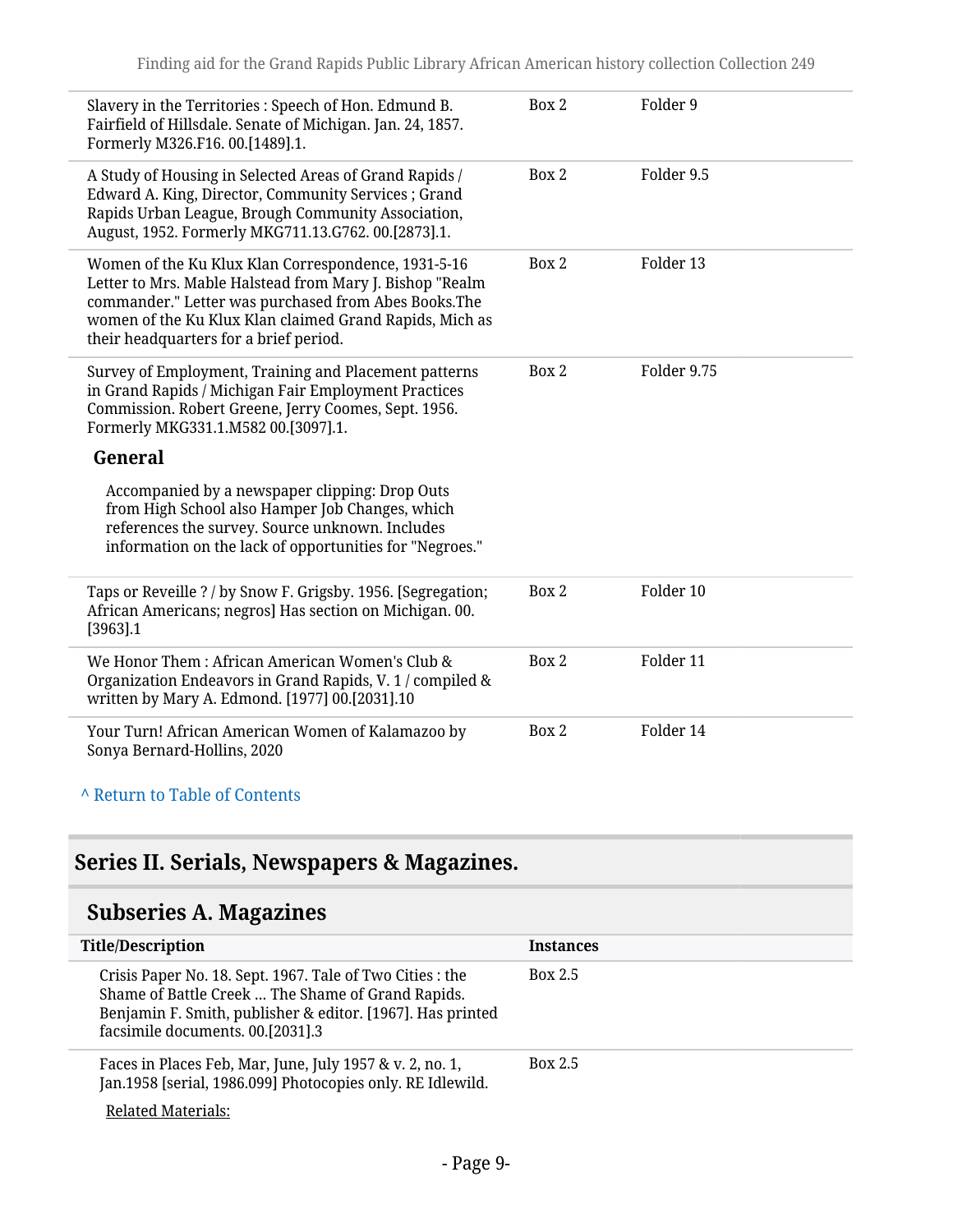#### **Related Materials**

See also Coll. 285, Metropolis, RE: Maya Lin, designer of Rosa Parks Circle & the Vietnam Veterans Memorial in Washington, DC.

| Minority View, v. 1, no. 2, Oct. 1973. 00.[2031].1 | <b>Box 2.5</b> |  |
|----------------------------------------------------|----------------|--|
|                                                    |                |  |

Look. Feb. 6, 1968. Pg. 18-21. "The White Cop and the Black Rebel." Oversized. 00.[2031].7 Box 6

#### <span id="page-9-0"></span>**Subseries B. Newspapers**

# **Grand Rapids Press**

| Title/Description                                                                                                                                                                                           | <b>Instances</b>    |  |
|-------------------------------------------------------------------------------------------------------------------------------------------------------------------------------------------------------------|---------------------|--|
| Feb. 23, 1997. "Decades-Long Journal : the first hald of<br>the century saw a Great Migration from the South with<br>West Michigan as the terminus for many" / by Mary Ann<br>Sabo. 00.[2031].7. Oversized. | Drawer<br>FF.VIII.C |  |

### **Misc. GR Press Clippings**

| Title/Description                                                                                | <b>Instances</b> |
|--------------------------------------------------------------------------------------------------|------------------|
| Sept. 2, 1962. "GR Made history, Conferees Recall" RE:<br>Urban League conference in GR in 1950. | Box 2.5          |
| May 10, 1945. Dr. Mordicai Johnson.                                                              | Box x            |

### **Newspaper Clipping of an unknown source**

| Title/Description                                                                   | <b>Instances</b> |
|-------------------------------------------------------------------------------------|------------------|
| "Hotel Employee is Harp-Maker in his spare Time; Wins<br>Hobby Contest." Oversized. | Box 6            |

### **Scrapbooks.**

| <b>Title/Description</b>                                                                        | <b>Instances</b> |
|-------------------------------------------------------------------------------------------------|------------------|
| Civil Rights, Housing Scrapbook, 1962/1963. Includes<br>Auburn Hills, Creator unknown.          | <b>Box 2.5</b>   |
| General                                                                                         |                  |
| c. 3. Usage Photocopy only. See Coll. 239-1.5 for<br>another usage copy and original scrapbook. |                  |

# **Grand Rapids Times**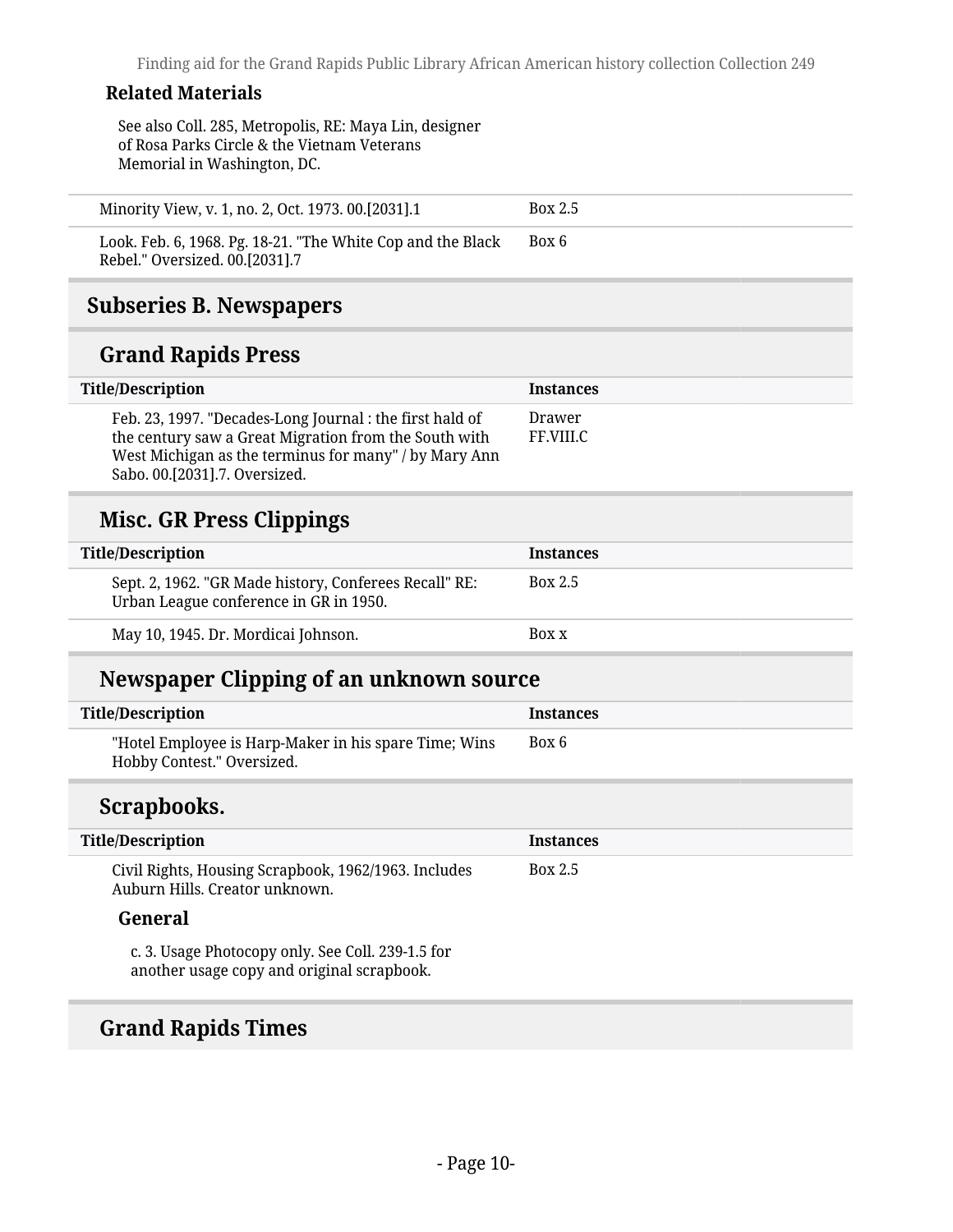#### **General**

Many years of this title are believed to be lost. Available holdings at GRPL are located on microfilm. Also see the Archivist for other possible holdings in paper.

| Title/Description                                                     | <b>Instances</b> |
|-----------------------------------------------------------------------|------------------|
| Grand Rapids Times, v. 26, no. 34, Mar. 11, 1985. 00.<br>$[2031] . 2$ | Box 2.5          |

#### **^** [Return to Table of Contents](#page-1-0)

### <span id="page-10-0"></span>**Series III. Ephemera**

#### <span id="page-10-1"></span>**Subseries A. Documents, Misc.**

| Title/Description                                                                                                                   | <b>Instances</b> |
|-------------------------------------------------------------------------------------------------------------------------------------|------------------|
| Negro Employment, Grand Rapids, Michigan. Mar. 18,<br>1964. 3 pg. Document, source unknown. 00.[2031].7.<br>Original and Photocopy. | Box 3            |

### <span id="page-10-2"></span>**Subseries B. Programs**

| <b>Title/Description</b>                                   | <b>Instances</b> |
|------------------------------------------------------------|------------------|
| Cleveland Idlewilder's Souvenier Pictorial n.d. [1986.099] | Box 3            |

### <span id="page-10-3"></span>**Subseries C. Flyers**

| <b>Title/Description</b>                                                                              | <b>Instances</b> |
|-------------------------------------------------------------------------------------------------------|------------------|
| Messiah Baptist Church. [WWII] Honor Roll. Nov. 1942.<br>[Color laser copy, 1999.107b]. Oversized.    | Box 6            |
| The Future of the Black Community in Grand Rapids III.<br>July 18, 2006. Wealthy Theatre. 00.[5089].1 | Box 3            |

#### **^** [Return to Table of Contents](#page-1-0)

### <span id="page-10-4"></span>**Series IV. Graphics.**

### <span id="page-10-5"></span>**Subseries A. Postcards**

| <b>Title/Description</b>                                                      | <b>Instances</b> |  |
|-------------------------------------------------------------------------------|------------------|--|
| Advertisement for John Thomas Batts, 710 Monroe Ave.<br>P <sub>1999.022</sub> | Box 3            |  |
| $C1$ heaving $D2$ heaters                                                     |                  |  |

#### <span id="page-10-6"></span>**Subseries B. Posters**

**Instances**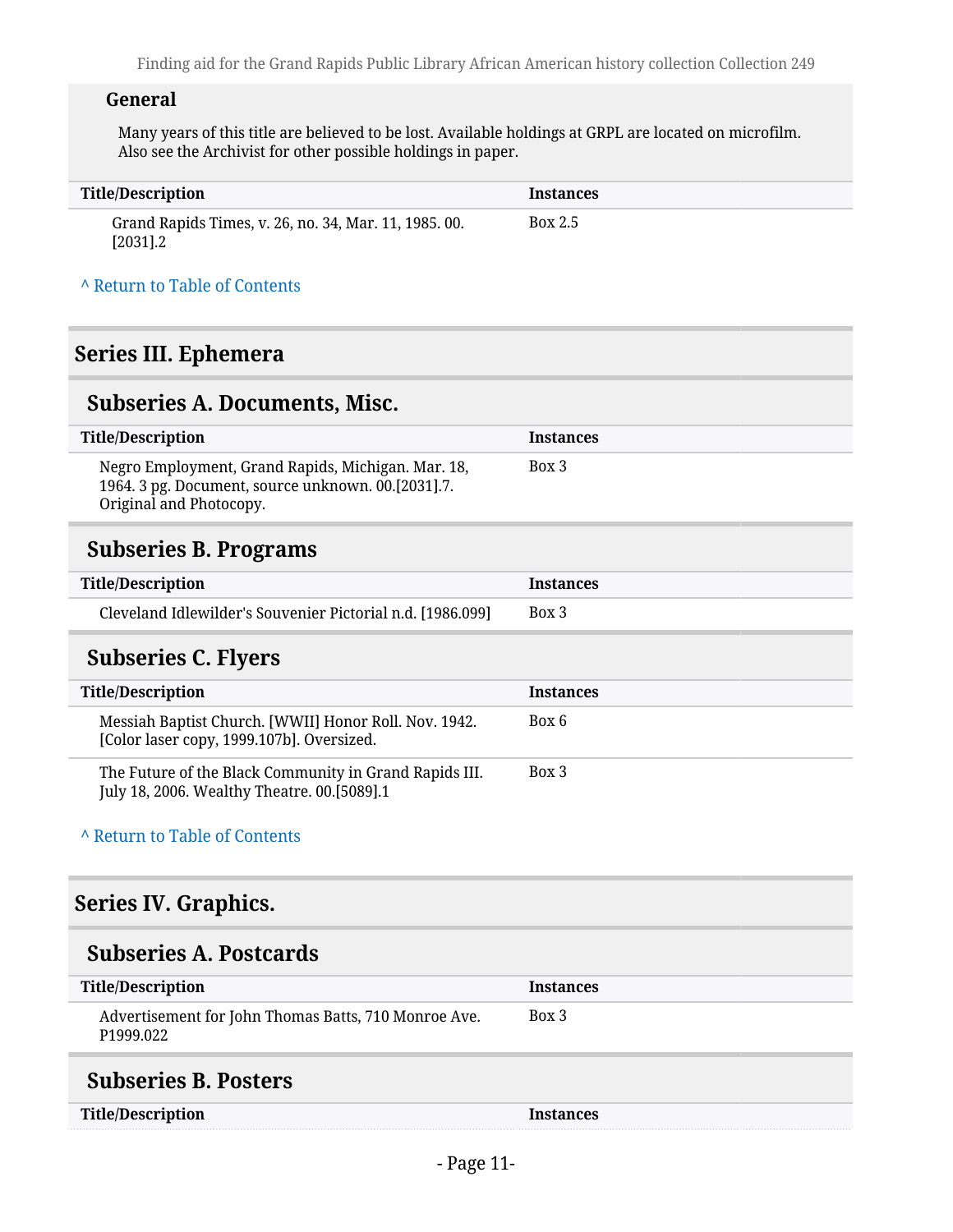Randal M. Jelks. Author, African Americans in the Furniture City. Book Signings. Apr-May [2006] 2006.026

Box 6

#### **Biographical / Historical**

Jelks is Director of African and African Dispora Studies Program, Calvin College.

# <span id="page-11-0"></span>**Subseries C. Photographs & Copies of Photographs.**

# **Individuals**

| <b>Title/Description</b>                                                                                                                                                                                                                                                                                                                                                                                                                                                                                                                                                                                                                                         | <b>Instances</b> |                     |
|------------------------------------------------------------------------------------------------------------------------------------------------------------------------------------------------------------------------------------------------------------------------------------------------------------------------------------------------------------------------------------------------------------------------------------------------------------------------------------------------------------------------------------------------------------------------------------------------------------------------------------------------------------------|------------------|---------------------|
| J.W. Beverly [unverified], F.H. Nix & Sons,<br>photographers, Big Rapids, Mich. n.d.                                                                                                                                                                                                                                                                                                                                                                                                                                                                                                                                                                             | Box 4            | Folder 1            |
| <b>Biographical / Historical</b>                                                                                                                                                                                                                                                                                                                                                                                                                                                                                                                                                                                                                                 |                  |                     |
| Father of teacher Hattie Beverly (Robinson)                                                                                                                                                                                                                                                                                                                                                                                                                                                                                                                                                                                                                      |                  |                     |
| <b>Accompanying materials</b>                                                                                                                                                                                                                                                                                                                                                                                                                                                                                                                                                                                                                                    |                  |                     |
| <b>Accompanying materials</b>                                                                                                                                                                                                                                                                                                                                                                                                                                                                                                                                                                                                                                    |                  |                     |
| Census prints: 1880 lists John W. Beverly as a<br>Butcher, living with wife Minnie, and children<br>Mabel, Hattie, Minnie and Ethel, in Grand Rapids.<br>The 1900 census shows also a son John B. Beverly.<br>The family is living in Grand Rapids with daughter<br>Minnie's husband, John Horse(?), , except father<br>John W., who appears to be working as a farm<br>hand in Ann Arbor. In 1920, John W. is living with<br>daughter Ethel and husband Theo Burgess, in<br>Grand Rapids.<br>Copies of images & descriptions from "Four<br>Winds", source of Beverly image, which show three<br>unidentified children by various Grand Rapids<br>photographers. |                  |                     |
| Emmet Bolden. From South High Annual, 1919, pg. 16.<br>Fuji print from copy negative                                                                                                                                                                                                                                                                                                                                                                                                                                                                                                                                                                             | Box 4            | Folder <sub>2</sub> |
| Emmet Bolden. From South High Annual, 1919, pg. 16.<br>Fuji print from copy negative. c. 2 00.[4061].1                                                                                                                                                                                                                                                                                                                                                                                                                                                                                                                                                           | Box 4            | Folder 3.5          |
| James C. Craig. Copy photo from Grand Rapids Press,<br>Dec. 3, 1902, p. 9 (1) P2001.049 4/16/2002]                                                                                                                                                                                                                                                                                                                                                                                                                                                                                                                                                               | Box 4            | Folder 3            |
| Oliver Green. Copy photo from an item in the GRPL<br>Photographs Coll. 054. Fuji print from copy negatives. 00.<br>$[4061]$ .2                                                                                                                                                                                                                                                                                                                                                                                                                                                                                                                                   | Box 4            | Folder 3.5          |

# <span id="page-11-1"></span>**Photos. Groups**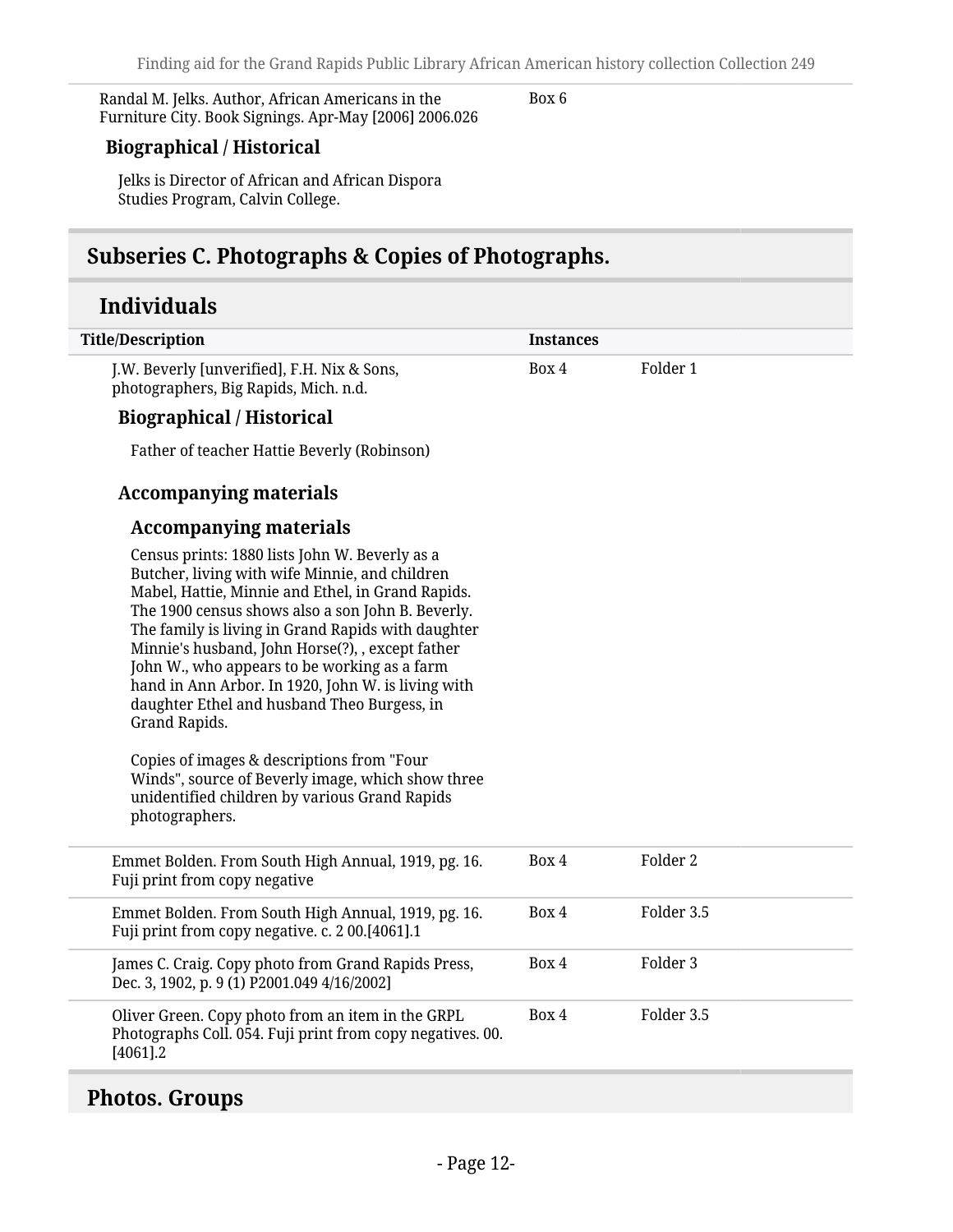# **First Community AME Church, G.R. (7 contact prints) [1998.062.1-7]**

| <b>Title/Description</b>                                                                                                                                                                        | <b>Instances</b> |
|-------------------------------------------------------------------------------------------------------------------------------------------------------------------------------------------------|------------------|
| 1. Exterior                                                                                                                                                                                     | Box 4            |
| 2. Chorus & Congregation.(2) [Originals are Camera Shop<br>photos]                                                                                                                              | Box 4            |
| 3. Congregation                                                                                                                                                                                 | Box 4            |
| 4. Stage Productions (2) [Originals are Robinson Studio]                                                                                                                                        | Box 4            |
| 5. Musicians                                                                                                                                                                                    | Box 4            |
| Grand Rapids National Guard, ca. 1968. Possible first<br>African American in guard, unidentified. [1999.137]                                                                                    | Box 4            |
| General                                                                                                                                                                                         |                  |
| Researchers should seek permission to reproduce<br>this image from the Armory Historian.                                                                                                        |                  |
| Imperial Chorus Choir. W.F. Billy Burton, Conductor.<br>Mrs. Ethel Coe, Soloist; Mrs. Lucile Austin Skimmer,<br>accompanist. Choir organized in 1945. Church affiliations<br>unknown. 2002.005B | Box 4            |
| Rowe Hotel. Employees. Bell hop team group photo.<br>Robinson Studio Photo. Commercial Series #C032767D.<br>Either June 14, 1939 or Sept. 29, 1939. 2005.034                                    | Box 4            |
| South High School alumni. L-R Edward Mabin, Dan West<br>('49), Clarence Mabin. 1999.107.                                                                                                        | Box 4            |
| Unidentified man dressed as if in uniform without the<br>jacket, and a boy in overalls without a shirt. (1)                                                                                     | Box 4            |
| Processing Information:<br><b>Processing Information</b>                                                                                                                                        |                  |
| This item formerly housed at 054-40-4.                                                                                                                                                          |                  |
| Feb. 2005 Exhibit (12 sheets with multiple images and<br>labels, taken from various GRPL collections)                                                                                           | Box 6            |

#### **^** [Return to Table of Contents](#page-1-0)

# <span id="page-12-0"></span>**Series V. Biographical Files, including individual entries for "Giants", where available.**

### <span id="page-12-1"></span>**Anglet Applewhite.**

**Title/Description Instances**

Anglet Applewhite.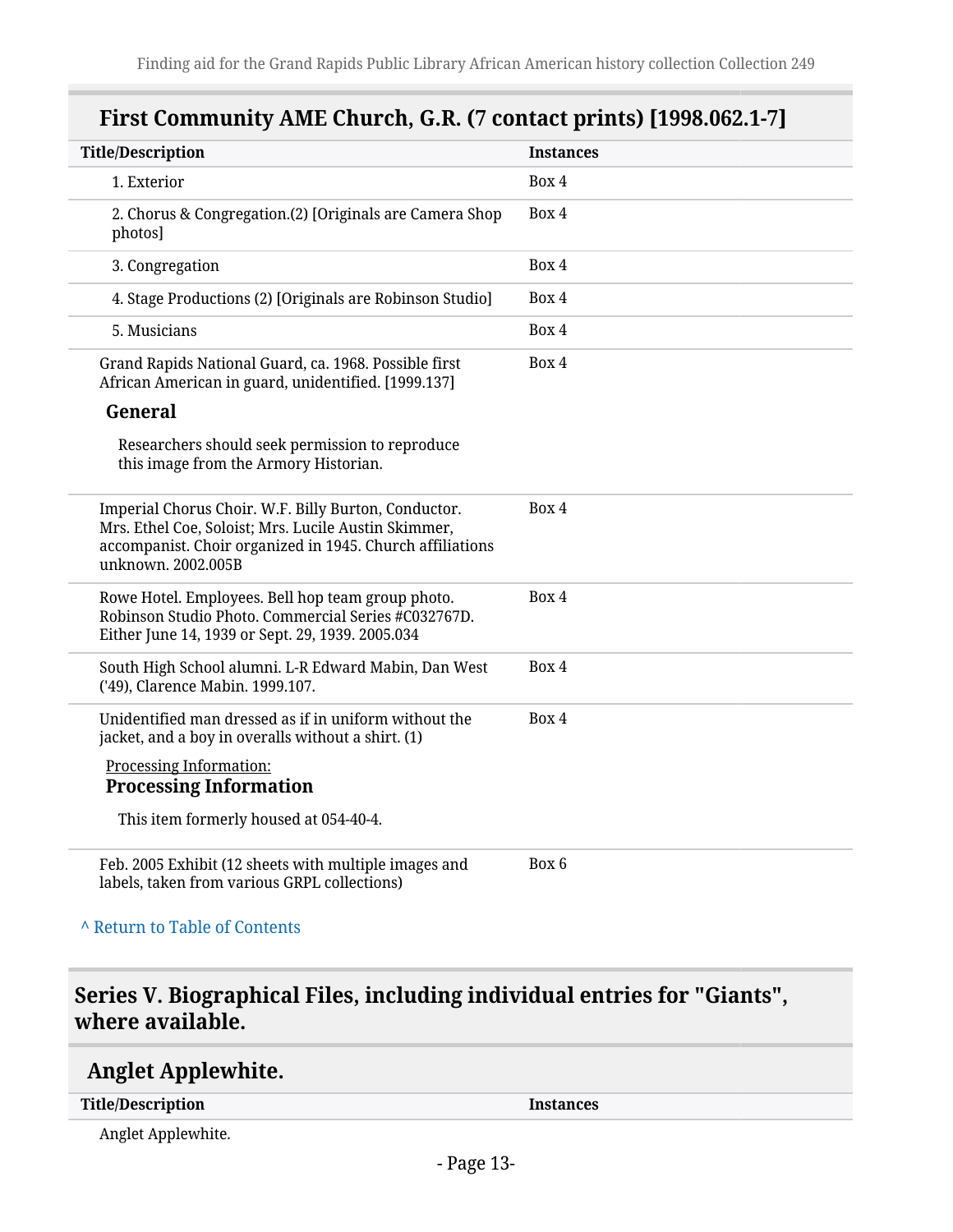Box 5

# <span id="page-13-0"></span>**John Bankston**

| <b>Title/Description</b>                                                                                                            | <b>Instances</b> |
|-------------------------------------------------------------------------------------------------------------------------------------|------------------|
| Obit article, Sept. 23, 2006. GR Press                                                                                              | Box 5            |
| Newspaper celebrates 40 years, Nov. 3, 1997, GR Press,<br>ProQuest version. RE the Grand Rapids Times, Yergan &<br>Patricia Pulliam | Box 5            |

# <span id="page-13-1"></span>**Hattie Beverly Robinson**

<span id="page-13-2"></span>

| <b>Title/Description</b>                                                                                                                                                                                 | <b>Instances</b> |
|----------------------------------------------------------------------------------------------------------------------------------------------------------------------------------------------------------|------------------|
| Clipping. Unknown source & date. "Miss Beverly's<br>Ambition". ca. June 3, 1899.                                                                                                                         | Box 5            |
| Clipping. Unknown source & date. Color Line Drawn. ca.<br>June 3, 1899.                                                                                                                                  | Box 5            |
| <b>Helen Claytor</b>                                                                                                                                                                                     |                  |
| <b>Title/Description</b>                                                                                                                                                                                 | <b>Instances</b> |
| <b>Helen Claytor</b>                                                                                                                                                                                     | Box 5            |
| General                                                                                                                                                                                                  |                  |
| Also see the Archivist for unprocessed Helen Claytor<br>materials.                                                                                                                                       |                  |
| Party to honor civil rights leader : Helen Claytor's ideas<br>were not welcome in 1945, when she started her pursuit<br>to bring equality to Grand Rapids. GR Press, Proquest<br>version. Apr. 11, 1997. | Box 5            |

# <span id="page-13-3"></span>**James D. Corrothers**

| <b>Title/Description</b>                                                                                                                                                                         | <b>Instances</b> |
|--------------------------------------------------------------------------------------------------------------------------------------------------------------------------------------------------|------------------|
| [Info. documents on a writer & preacher]                                                                                                                                                         | Box 5            |
| Birth records from unknown Bible.                                                                                                                                                                | Box 5            |
| At the End of the Controversy: some autobiographical<br>facts about the author; himself a Negro preacher / James<br>D. Corrothers, ill. By Frank E. Schoonover. American<br>Magazine, Mar. 1914. | Box 5            |

# <span id="page-13-4"></span>**Poetry, ca. 1912-1914**

| <b>Title/Description</b> | <b>Instances</b> |
|--------------------------|------------------|
| Paul Laurence Dunbar     | Box 5            |
| The Negro Singer         | Box 5            |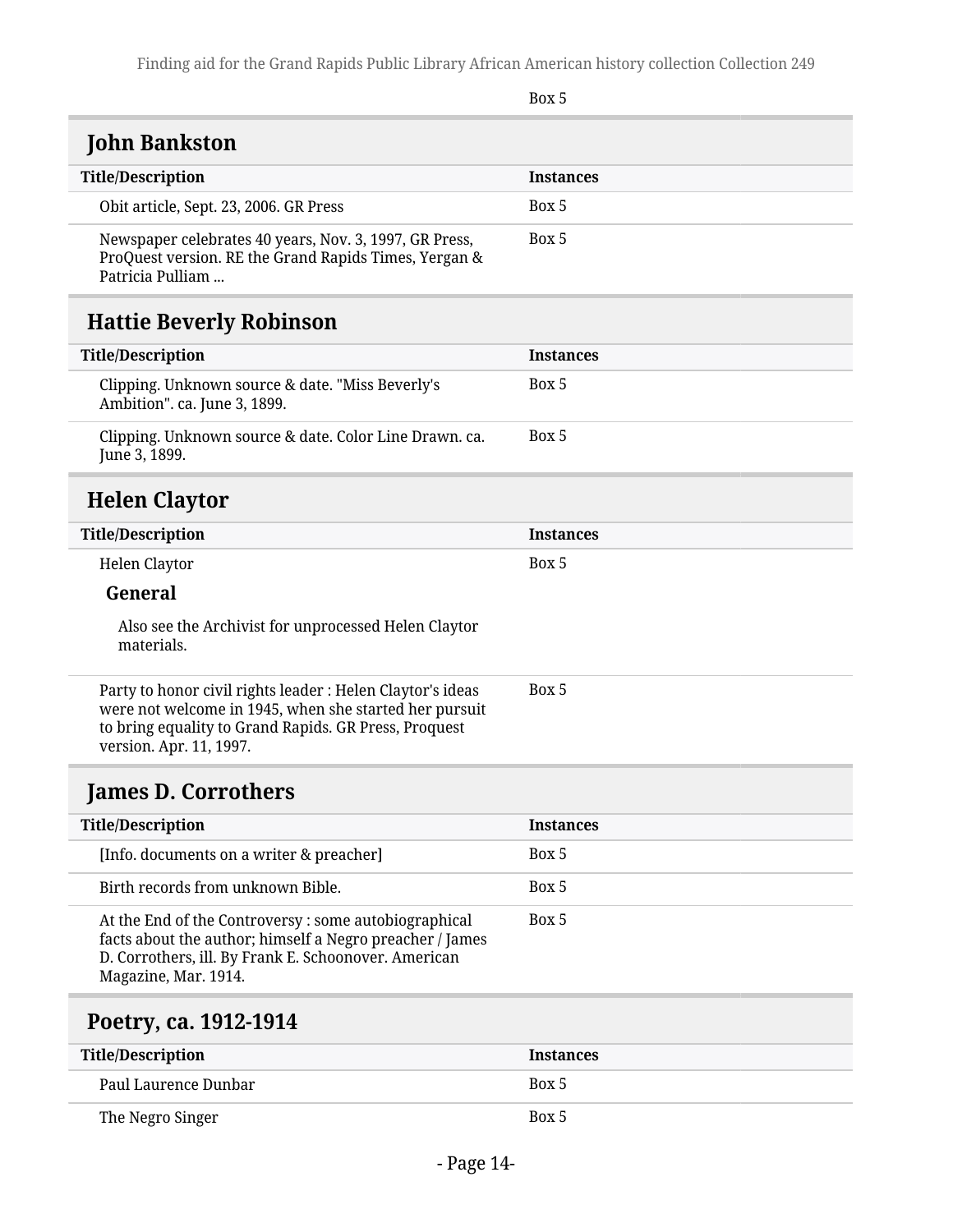| At the Closed Gate of Justice                                                                          | Box 5 |
|--------------------------------------------------------------------------------------------------------|-------|
| The Dream and the Song                                                                                 | Box 5 |
| The Famous Chain Lake Settlement / James D. Corrothers.<br>The Voice of the Negro. Aug. 1904. 2002.080 | Box 5 |

# <span id="page-14-0"></span>**Harriet Hill**

| <b>Title/Description</b>                                                                                                                                                                                                                         | <b>Instances</b> |
|--------------------------------------------------------------------------------------------------------------------------------------------------------------------------------------------------------------------------------------------------|------------------|
| GR Press. Jan. 7, 1977. "She'll be City's First Woman Police<br>Detective".                                                                                                                                                                      | Box 5            |
| GR Press. Sept. 23, 2006. "GR's first female police detective<br>$dies$ at 84".                                                                                                                                                                  | Box 5            |
| More information on Harriet Hill currently exists in Coll.<br>303, the GRPL Police Department Collection. Since there<br>has not been any additional building of that collection, her<br>material may be transferred to Coll. 349 in the future. |                  |

# <span id="page-14-1"></span>**David Pharms.**

| Title/Description                                                                                  | <b>Instances</b> |
|----------------------------------------------------------------------------------------------------|------------------|
| Computer Printouts from EBAY Sales, printed, Jan. 2004,<br>for artist Davis Pharms. 00.[2704].1-3. | Box 5            |

#### **General**

Currently these are the only items documenting the work of the Grand Rapids African American artist held by the GRPL.

# <span id="page-14-2"></span>**Dr. W.W. Plummer**

| Title/Description                                                                                                               | <b>Instances</b> |
|---------------------------------------------------------------------------------------------------------------------------------|------------------|
| Gas Company announces Appointment. Interpreter, July<br>29, 1971. RE Advisory Board of the utility's, Grand Rapids<br>District. | Box 5            |

# <span id="page-14-3"></span>**"Giants" Programs/Invitations.**

| Title/Description                    | <b>Instances</b> |
|--------------------------------------|------------------|
| 23rd Banquet, Jan. 29, 2005.         | Box 5            |
| 26th Awards & Banquet, Jan. 26, 2008 | Box 5            |

#### **^** [Return to Table of Contents](#page-1-0)

<span id="page-14-4"></span>

|  |  | <b>Series VI. Moving Images</b> |  |
|--|--|---------------------------------|--|
|--|--|---------------------------------|--|

**Instances**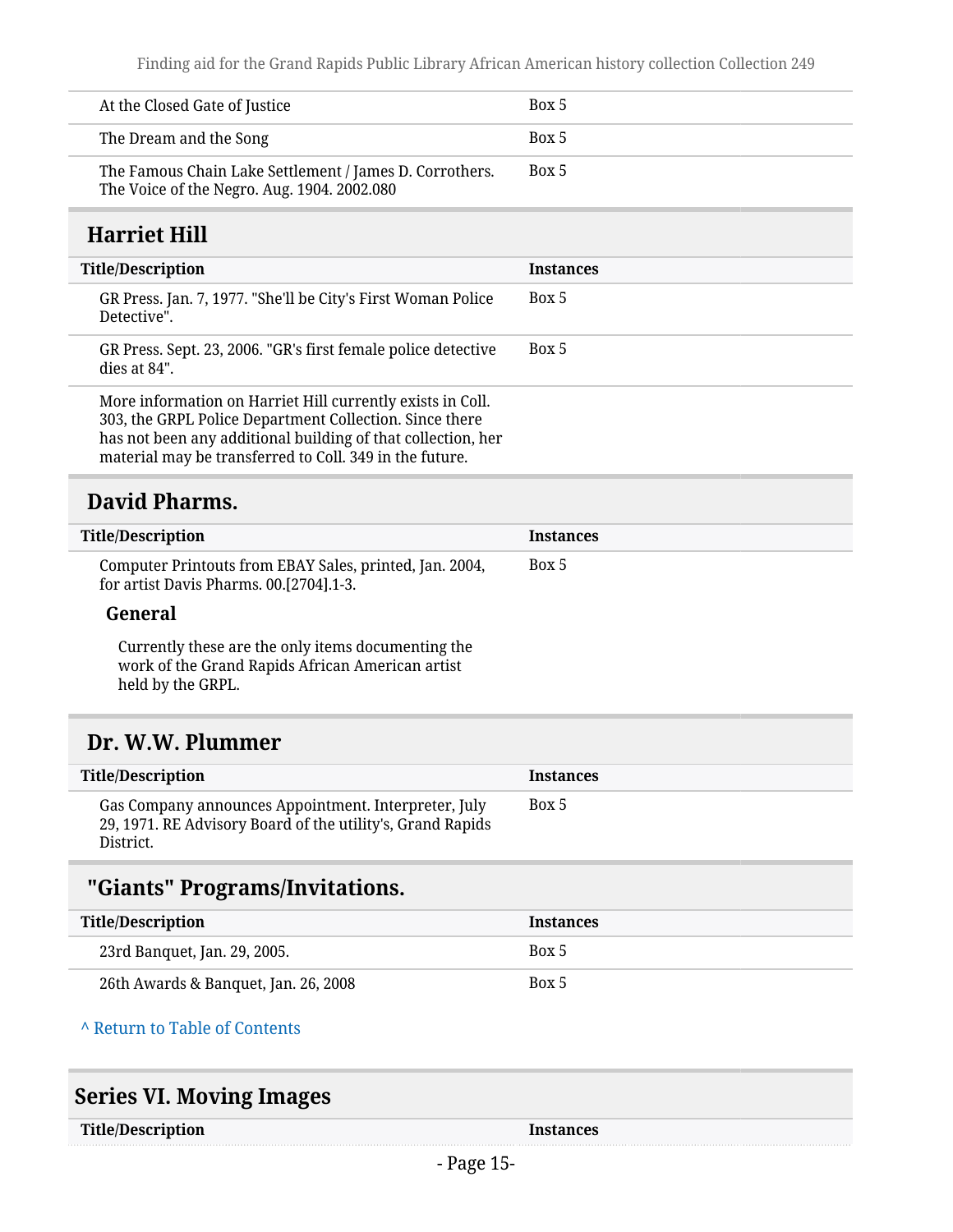| VHS. Whatever Happened to Idlewild? / C. Davis &<br>Associates. "The Way Productions". n.d. (175-10-150).<br>00358UT. P2007.045.1                        | Box 175 | Folder UT10 |
|----------------------------------------------------------------------------------------------------------------------------------------------------------|---------|-------------|
| DVD. Whatever Happened to Idlewild? / C. Davis &<br>Associates. "The Way Productions". n.d. 00358-UDVD.<br>P <sub>2007.045.2</sub> P <sub>2007.045</sub> | Box 7   |             |

**^** [Return to Table of Contents](#page-1-0)

### <span id="page-15-0"></span>**Series VII. Oral Histories**

#### <span id="page-15-1"></span>**Goolsby, Mel. Interview #1, 2007-06-27**

| <b>Title/Description</b> | <b>Instances</b> |                 |
|--------------------------|------------------|-----------------|
| <b>User Tapes</b>        | Box 8            | Cassette UT1    |
|                          | Box 8            | Cassette UT2    |
| <b>Master Tapes</b>      | Box 9            | Cassette<br>MT1 |
|                          | Box 9            | Cassette<br>MT2 |

### <span id="page-15-2"></span>**Goolsby, Mel. Interview #2, 2007-08-29**

| <b>Title/Description</b> | <b>Instances</b> |                 |
|--------------------------|------------------|-----------------|
| <b>User Tapes</b>        | Box 8            | Cassette UT3    |
|                          | Box 8            | Cassette UT4    |
| Master Tapes             | Box 9            | Cassette<br>MT3 |
|                          | Box 9            | Cassette<br>MT4 |

#### **^** [Return to Table of Contents](#page-1-0)

## <span id="page-15-3"></span>**Appendix: Index to African American images, found in other GRPL Archival Collections**

### <span id="page-15-4"></span>**Morris Photo Collection 43**

| <b>Title/Description</b>                                                                          | <b>Instances</b> |       |          |
|---------------------------------------------------------------------------------------------------|------------------|-------|----------|
| #179 F.S. Dumond & children (a few African Am.) on the<br>steps of the annex to the Museum, 1928. | Collection<br>43 | Box 1 | Folder 4 |
| #262 Moving big boulder to Lookout Park (2 couple of<br>African American's), ca. 1928             | Collection<br>43 | Box 1 | Folder 6 |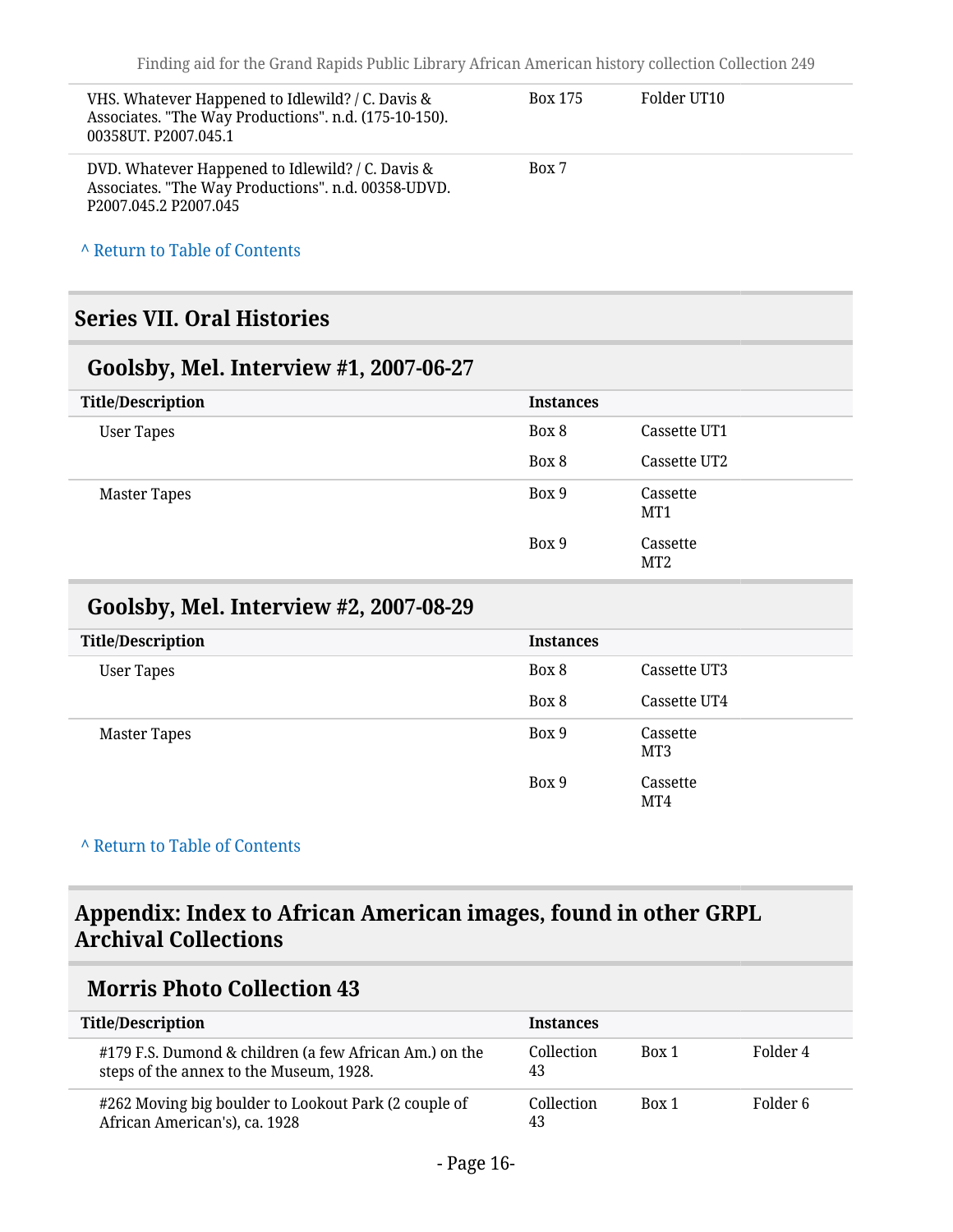| #284 Wood Radio program, Sambo & Abie. (African<br>American stereotype) 1930                                                                         | Collection<br>43 | Box 1 | Folder 7 |
|------------------------------------------------------------------------------------------------------------------------------------------------------|------------------|-------|----------|
| #466 GR Municipal Clubhouse for unemployed single<br>men, Bondave, Dec. 23, 1931 at Noon, includes 3 or more<br>African American in a sea of whites. | Collection<br>43 | Box 2 | Folder 3 |
| #479 Ed Smith, Blind new Vendor and his dog, 1928?<br>In Veteran's Park?, newspaper is Woman's Home<br>Companion?                                    | Collection<br>43 | Box 2 | Folder 3 |

# <span id="page-16-0"></span>**Dorothy Leonard Judd Papers Collection 104**

| <b>Title/Description</b>                                                                                             | <b>Instances</b>  |        |           |
|----------------------------------------------------------------------------------------------------------------------|-------------------|--------|-----------|
| Nat. League of Women Voters Conf., Denver, 1954.<br>[Unidentified woman in group, perhaps not from Grand<br>Rapids.] | Collection<br>104 | Box 2c | Folder 49 |

# <span id="page-16-1"></span>**GRPL Admin. Archives Collection 109**

| <b>Title/Description</b>                                                                                                                | <b>Instances</b>  |               |            |
|-----------------------------------------------------------------------------------------------------------------------------------------|-------------------|---------------|------------|
| Unidentified staff. Old location 109-10-4, Neg. 109-69.<br>African American woman working at desk in stacks, with<br>other staff, 1951. | Collection<br>109 | <b>Box 44</b> | Folder 103 |
| Unidentified staff. Old location 109-9-8, Nov. 25, 1948.<br>Unidentified African American woman working at card<br>catalog.             | Collection<br>109 | <b>Box 44</b> | Folder 42  |

# <span id="page-16-2"></span>**Robinson Photographic Studio Collection 125**

| <b>Title/Description</b>                                                                                                                                                                                    | <b>Instances</b>  |                |
|-------------------------------------------------------------------------------------------------------------------------------------------------------------------------------------------------------------|-------------------|----------------|
| C011297 Fountain Street Church, Colored Minister<br>Speaker. March 7, 1945. Shows Unidentified African<br>American man and Duncan Littlefair?                                                               | Collection<br>125 | <b>Box 601</b> |
| H003500A, May 1, 1944, Rhythm Band, Community Chest<br>[Children in school, 2 african american girls]                                                                                                       | Collection<br>125 | Box 273        |
| H017458A, Dec. 23, 1942. True Light Baptist church,<br>Baskets for Poor, 4 African Am, women in fur coats & 1<br>male]                                                                                      | Collection<br>125 | Box 945        |
| H002035. May 20, 1948. Brough Community Center, Rev.<br>Keith, mary Bolayan, Miss Clinton & Paul Phillips, looking<br>at map of area served by center.                                                      | Collection<br>125 | Box 953.5      |
| H003328, May 1, 1950. Clean-up, Ionia Ave., S.W.                                                                                                                                                            | Collection<br>125 | <b>Box 945</b> |
| H012006. Dr. Mordecai Johnson, Negro Educator from<br>Howard University, in Grand Rapids for an unnamed<br>conference and speaking to other local organizations. See<br>also GR Press article May 10, 1945. | Collection<br>125 | <b>Box 333</b> |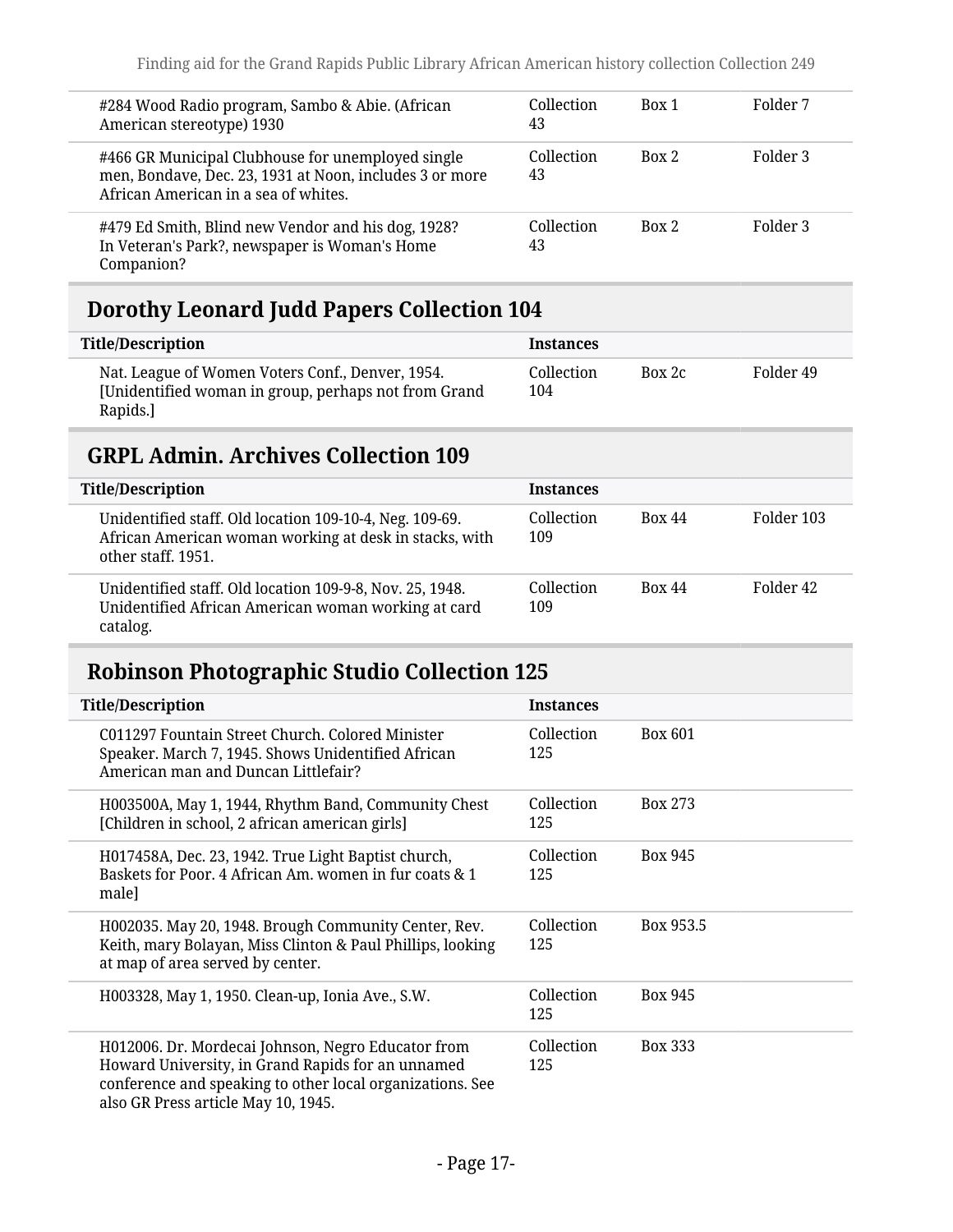#### <span id="page-17-0"></span>**Grand Rapids Press Monday Guest oral history and graphics collection 166**

| <b>Title/Description</b>                                                                                                      | <b>Instances</b>  |       |          |
|-------------------------------------------------------------------------------------------------------------------------------|-------------------|-------|----------|
| Diann Bartnick, artist, image of Rev. William Patterson.<br>Standing a podium in robe. African American, ca. July 16,<br>1979 | Collection<br>166 | Box 7 | Folder 3 |

#### <span id="page-17-1"></span>**Greater Grand Rapids Women's History Council Oral History Collection 167**

| <b>Title/Description</b>       | <b>Instances</b>  |       |
|--------------------------------|-------------------|-------|
| Lillian Gill, Interview #14    | Collection<br>167 | Box 7 |
| Helen Claytor. Interview #10   | Collection<br>167 | Box 7 |
| Shirley Perkins. Interview #27 | Collection<br>167 | Box 8 |
| Ella Sims, Interview #29       | Collection<br>167 | Box 8 |
| Leona Spenser. Interview #30   | Collection<br>167 | Box 9 |

### <span id="page-17-2"></span>**Moving images collection at the Grand Rapids Public Library Collection 175**

| <b>Title/Description</b>                                                                                                                                                                                                                                                                      | <b>Instances</b>  |                    |
|-----------------------------------------------------------------------------------------------------------------------------------------------------------------------------------------------------------------------------------------------------------------------------------------------|-------------------|--------------------|
| Flashback!: African American Trailblazers : classroom<br>materials and activities / produced by GR Historical<br>Commission ; GR Public Library ; GR Public Schools ; with<br>funding from the Frey Foundation. Ca. 1997. Includes:<br>Hattie Beverly, Walter Coe, Jess Elster, William Hardy | Collection<br>175 | Box A <sub>2</sub> |

# <span id="page-17-3"></span>**Copy photographs at the Grand Rapids Public Library Collection 185 General**

The source of images in Col. 185 is unknown.

| <b>Title/Description</b>                     | <b>Instances</b>  |       |           |
|----------------------------------------------|-------------------|-------|-----------|
| Ionias or Ionas Club, GR, 1927. Group photo. | Collection<br>185 | Box 2 | Folder 18 |
| NAACP GR Chapter, n.d. Group photo.          | Collection<br>185 | Box 2 | Folder 52 |

Jack Robinson, Ted Rasberry (Raspberry).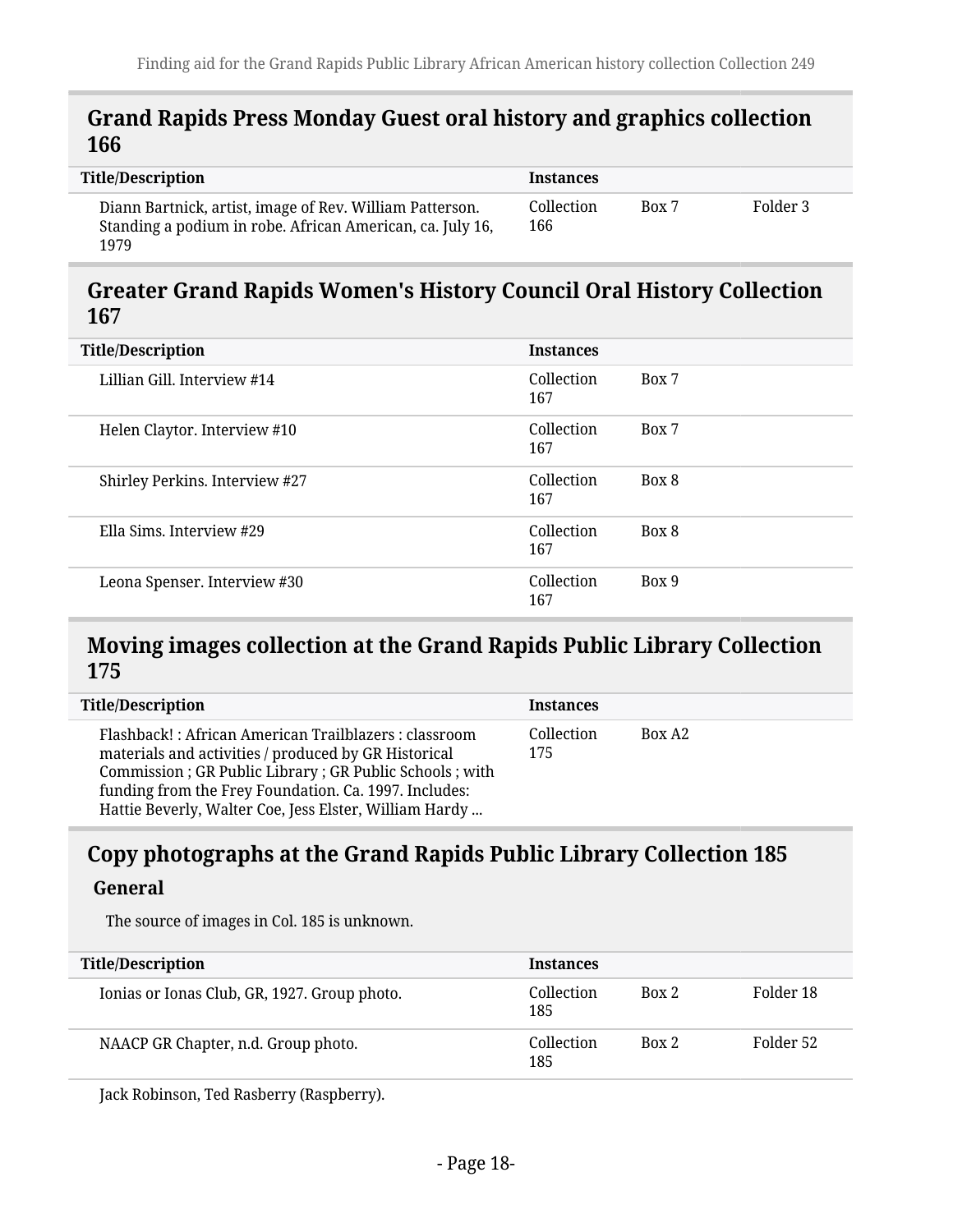|                                                                                                                                                                                                                                                                                                                                                                     | Collection<br>185 | $Box$ 3       | Folder 15            |
|---------------------------------------------------------------------------------------------------------------------------------------------------------------------------------------------------------------------------------------------------------------------------------------------------------------------------------------------------------------------|-------------------|---------------|----------------------|
| Skinner, Floyd                                                                                                                                                                                                                                                                                                                                                      | Collection<br>185 | Box 3         | Folder 21            |
| George Smith, publisher & printer of Michigan State News,<br>n.d.                                                                                                                                                                                                                                                                                                   | Collection<br>185 | Box 3         | Folder 22            |
| Pierion Club, n.d. Woman's Group photo.<br>General                                                                                                                                                                                                                                                                                                                  | Collection<br>185 | Box 3         | Folder 45            |
| Including front: 1)Lucille Coleman 2) Dorothy Lasha,<br>3) Crystal Beem 4) Ethel Coe 5) Gretchen Carter 6)<br>Hazel Taylor/Skinner/Grant 7)Lena Corbin. Back:<br>8) Mildred Jackson 9) Lela Mabin 10) Odessa Taylor<br>11) Lula Johnson Bellamy 12) Rosella Simmons<br>13) Louise Wilson Colman/Barnet/Baldwin 14) Corrine<br>Phillips Joyner 15) Theresa Crawford. |                   |               |                      |
| Silvertone with Adm. Nimitz, c.1950.                                                                                                                                                                                                                                                                                                                                | Collection<br>185 | Box 3         | Folder <sub>62</sub> |
| <b>Grand Rapids Jaycees records Collection 195</b>                                                                                                                                                                                                                                                                                                                  |                   |               |                      |
| <b>Title/Description</b>                                                                                                                                                                                                                                                                                                                                            | <b>Instances</b>  |               |                      |
| Clown Bozo Show, 1974-75. (3)[African Americans]                                                                                                                                                                                                                                                                                                                    | Collection<br>195 | <b>Box 19</b> | Folder 50            |

# <span id="page-18-1"></span>**Grand Rapids Furniture Designers Association records Collection 204**

<span id="page-18-0"></span>Clown Bozo Show, 1974-75. (9)[African Americans] Collection

| <b>Title/Description</b>                                                                                                                             | <b>Instances</b>  |                |          |
|------------------------------------------------------------------------------------------------------------------------------------------------------|-------------------|----------------|----------|
| Prince A. Clark Obit. 3/17/1951, at Scrapbook 2, pg. 143,<br>plus b/w photo. Custodian at Waters Building for 35 years.<br>Originally from Barbados. | Collection<br>204 | <b>Box 204</b> | Folder 5 |

195

Box 19 Folder 52

# <span id="page-18-2"></span>**Making a Difference : Outstanding Women in Grand Rapids History Exhibit 264**

| <b>Title/Description</b>   | Instances  |
|----------------------------|------------|
| Hattie Beverly, 1874-1904  | Collection |
| Physical Location: Panel 2 | 264        |

# <span id="page-18-3"></span>**Grand Rapids Press Collection at the Grand Rapids Public Library Collection 297**

#### **Scope and Contents**

Included here are select images and some clippings from different time periods. Some of these are processed by name or subject in the Coll. 297 finding aid. For example: A photograph of Floyd